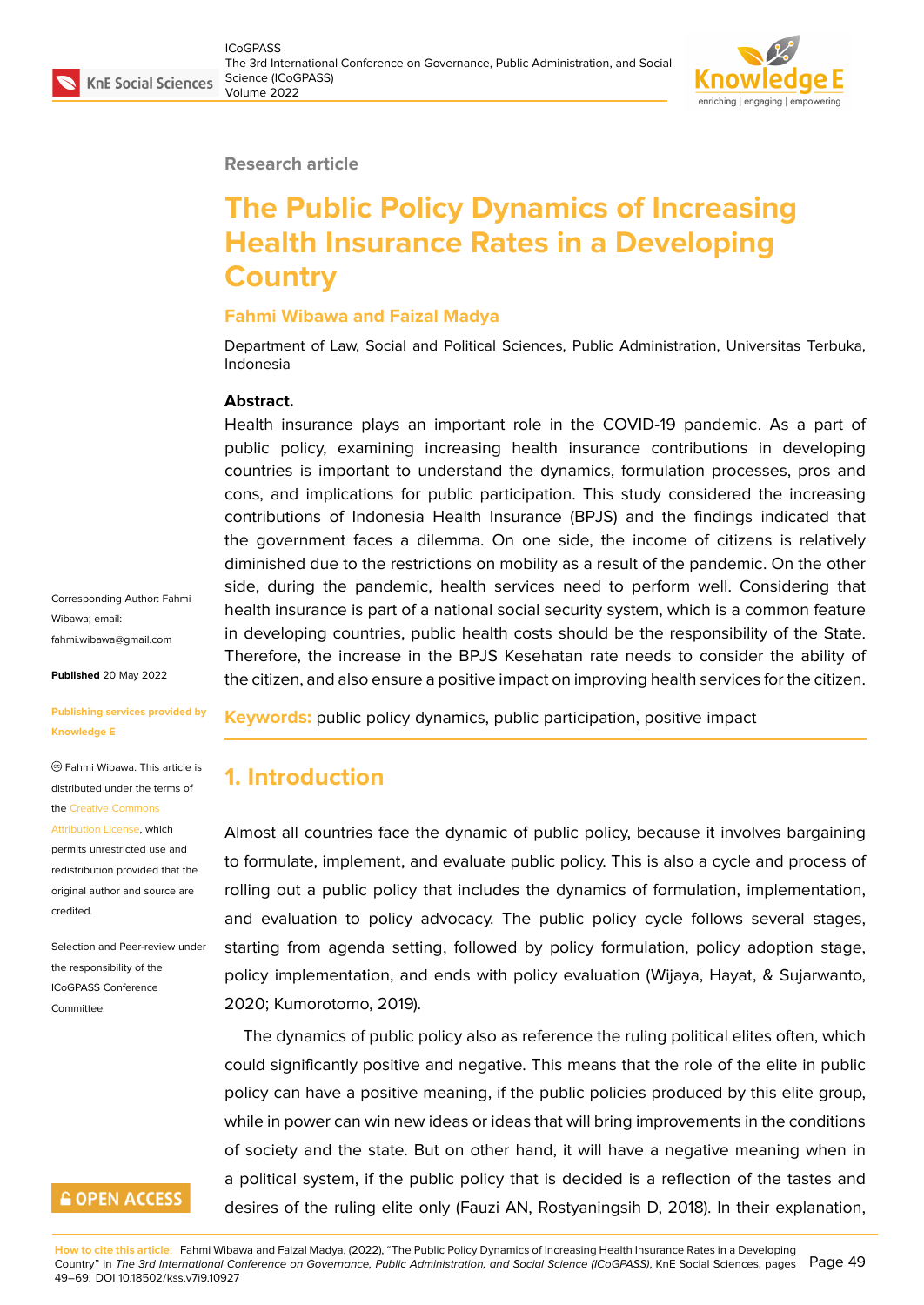

Fauzi and Dewi argue that this is closely related to the elite's desire and need to maintain the status quo, thus choosing a conservative policy.

The Indonesian government has repeatedly increased BPJS Kesehatan contribution rates. The peak was when BPJS Kesehatan contribution increased in the midst of the Covid-19 pandemic, while at that time many people whose incomes were drastically reduced and/or they got fired impact of the Covid-19 pandemic. The decrease in people activity in the crowd has made many companies got a decrease in revenue to the point that they are no longer able to operate. Then, is the increase in BPJS Kesehatan contribution in the midst of the Covid-19 pandemic was the right policy?

As a public policy, the increase in contribution on Health Insurance are things that need to be studied dynamics in depth, particularly in the midst of the Covid-19 pandemic which has not given a signal that it will end. The policy of increasing contributions, which also occurs in developing countries such as Malaysia, Thailand, etc., deserves to be elaborated on its dynamics because it is directly related to the expectations and needs of the citizen. The hope of the citizen is, of course, that the higher contributions paid will have an impact on better health services with all their carrying capacity.

The purpose of this study is to discuss the dynamics of increasing BPJS Kesehatan rates, especially in the midst of the Covid-19 pandemic. Result of this research wants to contribute for the government's evaluation of the policy of increasing BPJS Kesehatan rates in the midst of the Covid-19 pandemic which still unfinished happen.

# **2. Literature Review**

#### **2.1. The Dynamic of Public Policy**

According to Anggara (2014), understanding the dynamics of public policy means that we have to recognize what the change. Focus of this is on policy formulation and policy implementation process. The dynamic of public policy has open and close system. Close sistem is a responsive system about the change that start from inside of that system. Open system is a system that not responsive only from inside, but from their environment too. Implementation of the system creates feedback that changes the structure of the system.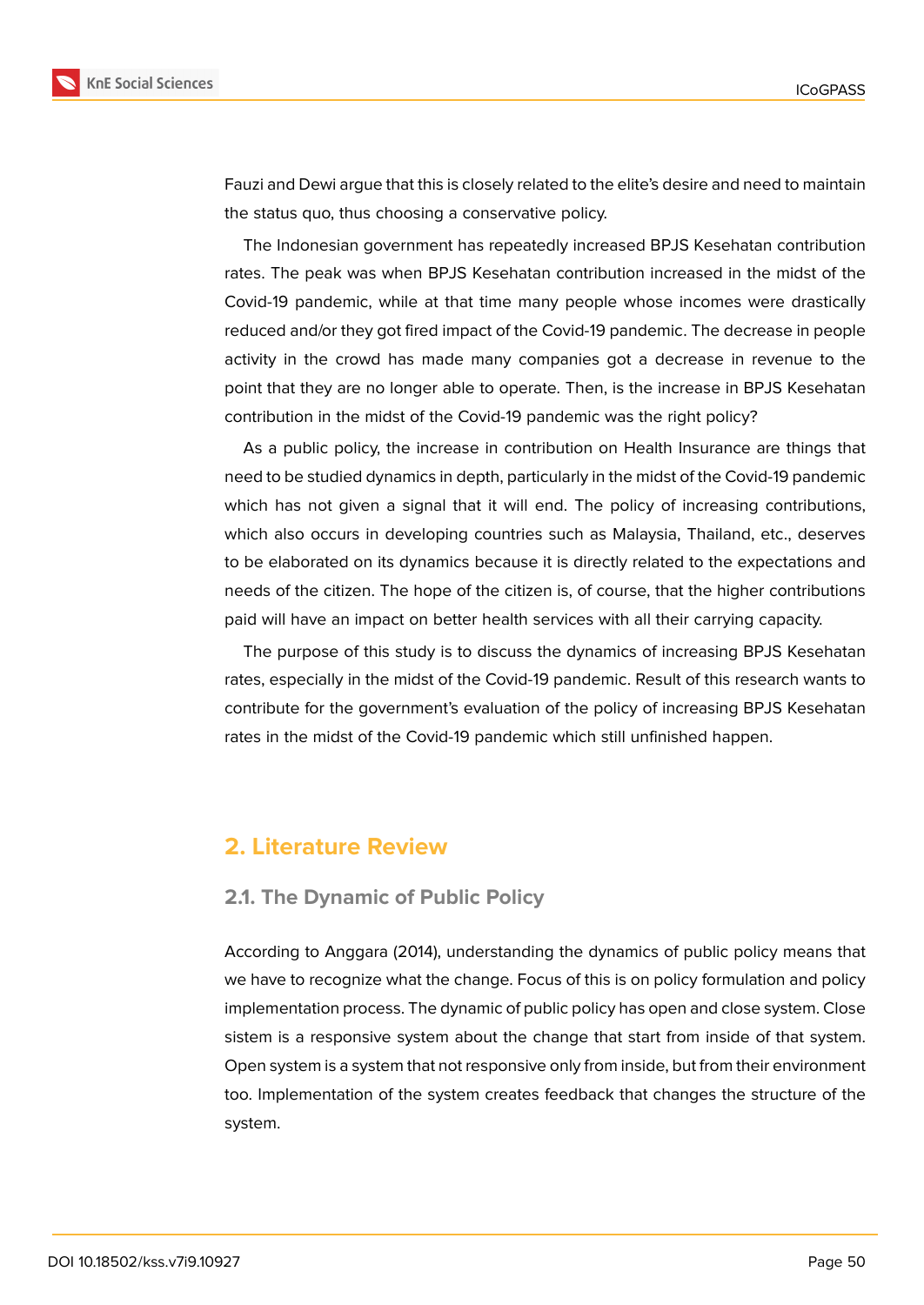### **2.2. BPJS Kesehatan**

Originally, the health insurance in Indonesia during 1968-2005 is just only for Veteran, State Civil Administration (PNS), Retired State Civil Administration, Public Company Employee, and their family. The organizer to manage the health insurance was change time by time. At first, when 1968, Badan Penyelenggara Dana Pemeliharaan Kesehatan (BPDPK) manage the health insurance for Veteran, State Civil Administration (PNS), Retired State Civil Administration. Changed to Perum Husada Bakti (PHB) that handle the health insurance for State Company Employee too. In 1992, changed to PT Askes that usually called Askeskin to handle the health insurance to running the health insurance program for the poor. BPJS Kesehatan start running since 2014 to handle all citizen in Indonesia (BPJS Kesehatan, 2020). Since January 2014, the National Health Insurance ( JKN) has been held with the aim of guaranteeing citizens to receive health care benefits and protection in meeting their basic health needs. The implementation of JKN is one part of the national social security system mandated by Law (UU) Number 40 of 2004 concerning the National Social Security System. JKN is organized by the Health Social Security Administrative (BPJS), which is a transformation of PT Askes (Persero). All citizens including foreigners who have worked for at least six months in Indonesia are required to participate in this health insurance Program (Bappenas, 2014).

The main stakeholder of JKN is BPJS Kesehatan, which has the task of (1) accepting registrations for JKN participants; (2) collect JKN contribution rates from Participants, Employers, and the Government; (3) managing JKN funds; (4) finance health services and pay for JKN benefits; (5) collect and manage JKN Participant funds; and (6) provide information regarding the implementation of JKN. This is based on Law (UU) No. 24 of 2011 Article 11. Therefore, BPJS has the authority to (1) collect payment of contribution rates; (2) placing social security funds for short-term and long-term investments by considering aspects of liquidity, solvency, prudence, security of funds, and adequate returns ( JKN, 2021); (3) supervise and check the compliance of Participants and Employers in fulfilling obligations; (4) make an agreement with health facilities regarding the amount of payment for health facilities that refers to the standard contribution set by the Government ( JKN, 2021).

# **3. Research Methods**

This paper is the result of research using an empirical approach. Empirical research is research aiming to provide an explanation of a series of phenomena which occur on the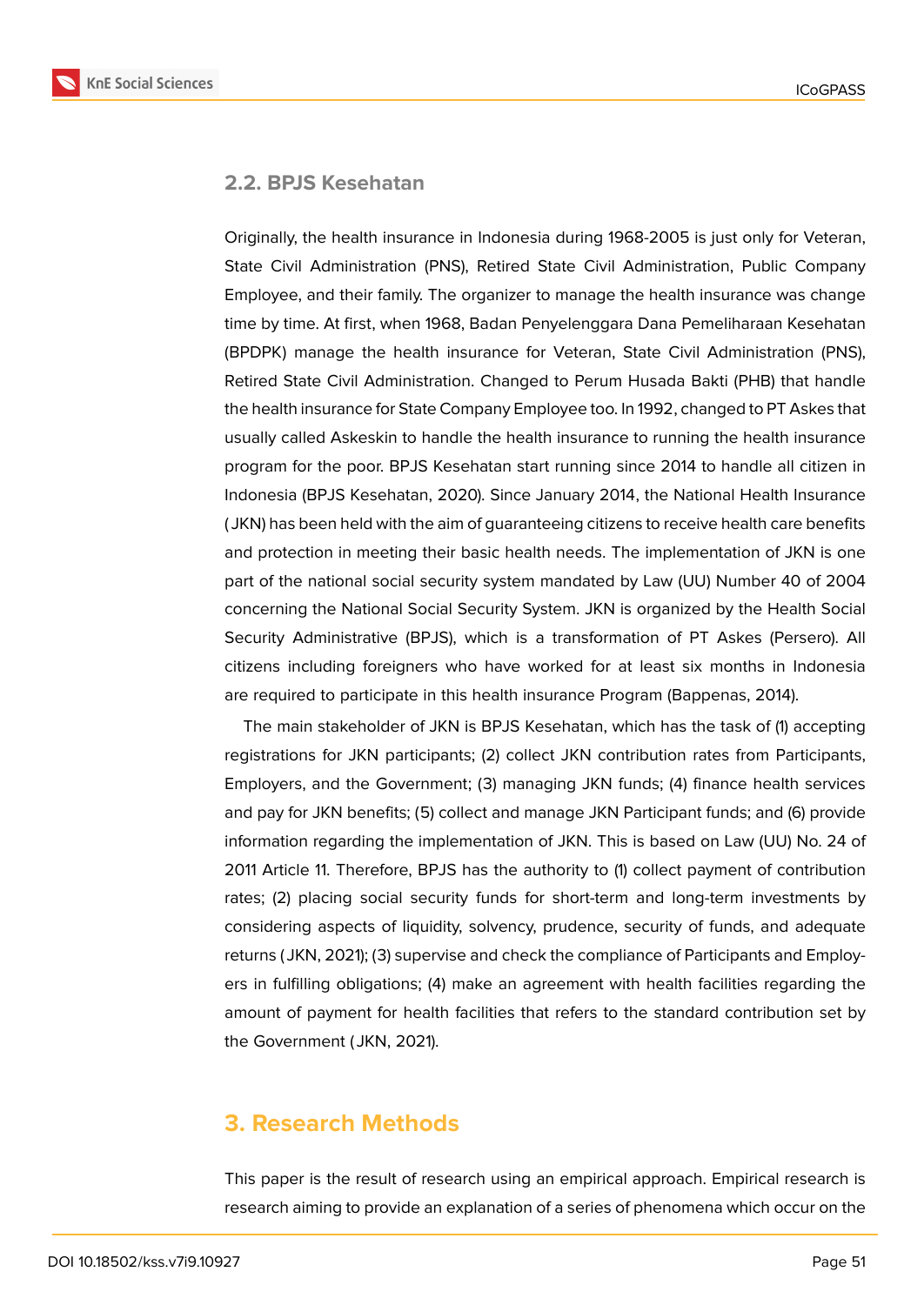

basis of observations. In this case, the researcher makes indirect observations using secondary data from both previous studies and official state public policy documents.

The collected and verified data is analyzed through a qualitative approach. With a qualitative approach, an in-depth understanding of the phenomena of concern will be obtained, through the interpretation of the data collected. Furthermore, the author uses a data triangulation mechanism to measure the validity of the information collected through the literature study.

The systematic discussion begins with a brief explanation of BPJS Kesehatan as a health insurance in developing country. This research focused on the reason background of the increase contribution rate policy including the pros and cons of the policy are. In addition, it will also describe the objectives to be achieved with the increase in contributions. Then, this paper describes in detail the process of evaluating the increase in contributions for public health services. At the end of the article, describes the lessons that can be learned by developing countries from the experience of increasing BPJS Kesehatan contributions.

# **4. CONCEPT AND DISCUSSION**

**4.1. Social Security, Health Insurance and Contribution Increase Concepts and Policies**

According to the World Bank, there are three important policy of the core in social protection, namely: (i) Social Security (old age pension, disability, unemployment, labor, health, and informal savings accumulation, and others); (ii) Social Assistance (Direct Cash Assistance, in-kind assistance, cost relief and tax incentives, as well as subsidies); and (iii) Workers (active labor market Programs and regulations). Thus, social security is a form of social protection to ensure that all people can meet their basic needs for a decent life (Bakarudin FN, Wibawa F, Nggao F, et. al, 2020).

More technically, the World Health Organization states that many families have difficulty getting health services because they do not have enough health funds. Especially when one of their families experiences a catastrophic illness where this will drain their family finances a lot (WHO, 2017). Universal Health Coverage created by WHO aims to make everyone get access to the health services they need wherever they are without financial difficulties (WHO, n.d.).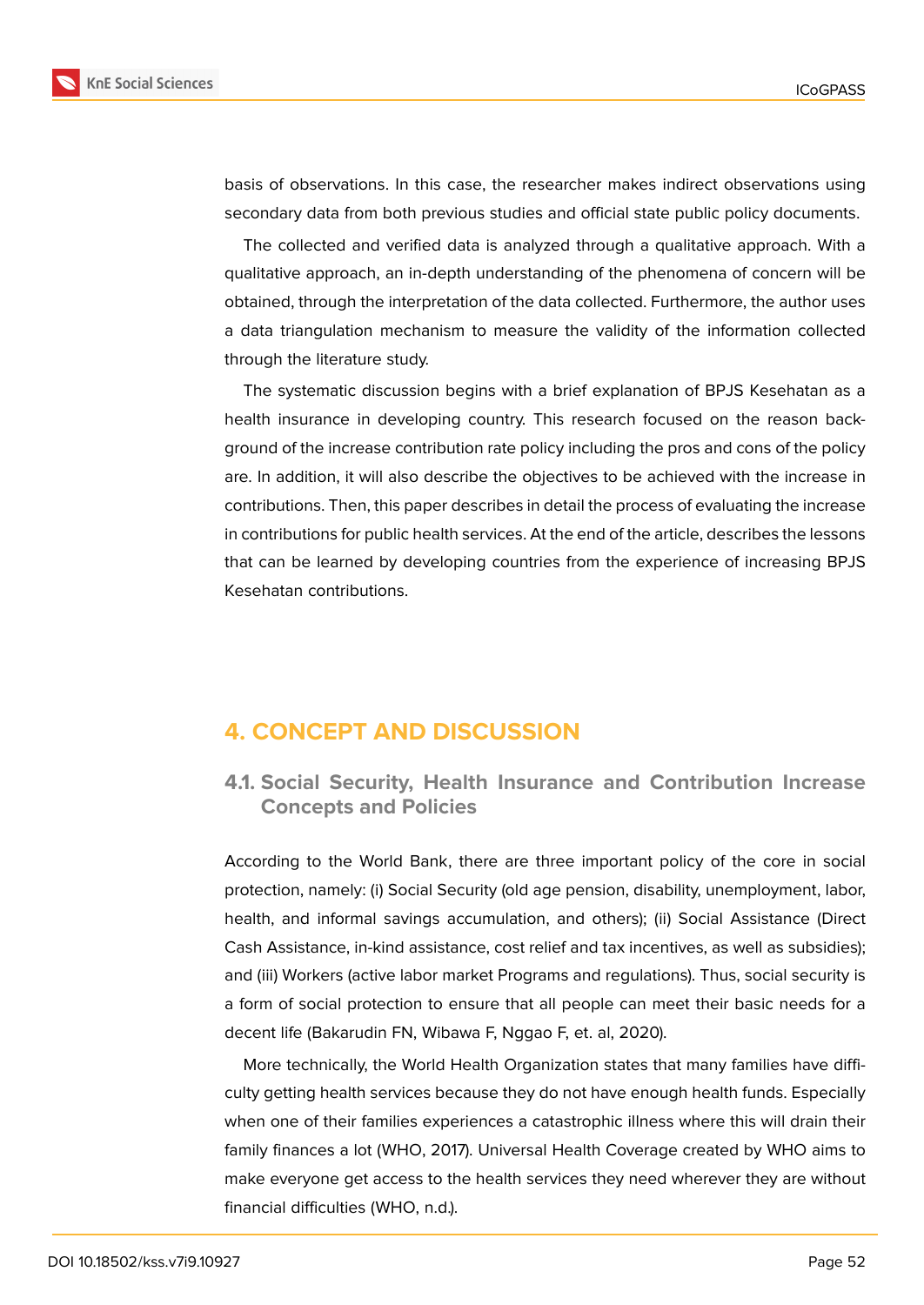

In the context of developing countries face challenges in building strong and reliable health systems. The challenges faced include inadequate financing of health services, lack of coordination between institutions, and a lack of health workers (Putri RN, 2019).

Other developing countries had a different experience. In Thailand, for example, the government opens vacancies for health workers to serve in rural areas. In addition, the government also provides local residents with the opportunity to become doctors where after completing their education, they will be placed in their hometown as medical personnel and will be given adequate allowances and incentives. Therefore, people in rural areas have medical personnel who come from their own regions. In the context of Indonesia, if there is no continuous improvement in access to health services, the principle of *gotong-royong* that is expected to be eroded and jeopardizes the sustainability of JKN. Furthermore, rural communities who have difficulty accessing health services will prefer to stop paying contribution rates because it is difficult to get benefits from the contribution rates they pay every month.

The policy of increasing contributions was also carried out by the Malaysian Government. The reasons for this are raising costs, issues of long-term sustainability, increased tax rate, efficiency, and people's expectations that service quality can be improved. Therefore, Malaysia has changed its health system from health services that were previously dominated by the government, to now involve the private sector more (Chongsuvivatwong V, Phua KH, Yap MT, et. al, 2011). The health financing system in Malaysia consists of public health and private health. Sources of funds for public health come from public taxes to the federal government, state revenue budgets, as well as SOSCO and EPF agencies, where the existing funds are channeled for preventive and promote health programs. The Malaysian government stipulates Universal Coverage for curative and rehabilitative health programs, in which all people are guaranteed health services by paying a rate of 1 RM to get health services from general practitioners, while for services from specialist doctors it is 5 RM. However, this health financing system is not included in the category of serious diseases that require high medical costs. The Malaysian government exempts taxes on medical devices and medicines. This has an impact on lower operating costs. Doctors also have to choose a place of practice whether to practice in private or government-owned health services. The existence of high income from doctors will affect the quality of service. To claim health financing, government hospitals see the amount of expenditure that occurred in the previous year and then the hospital is only able to submit a budget to the Ministry of Health/Ministry of Health (Putri RN, 2019).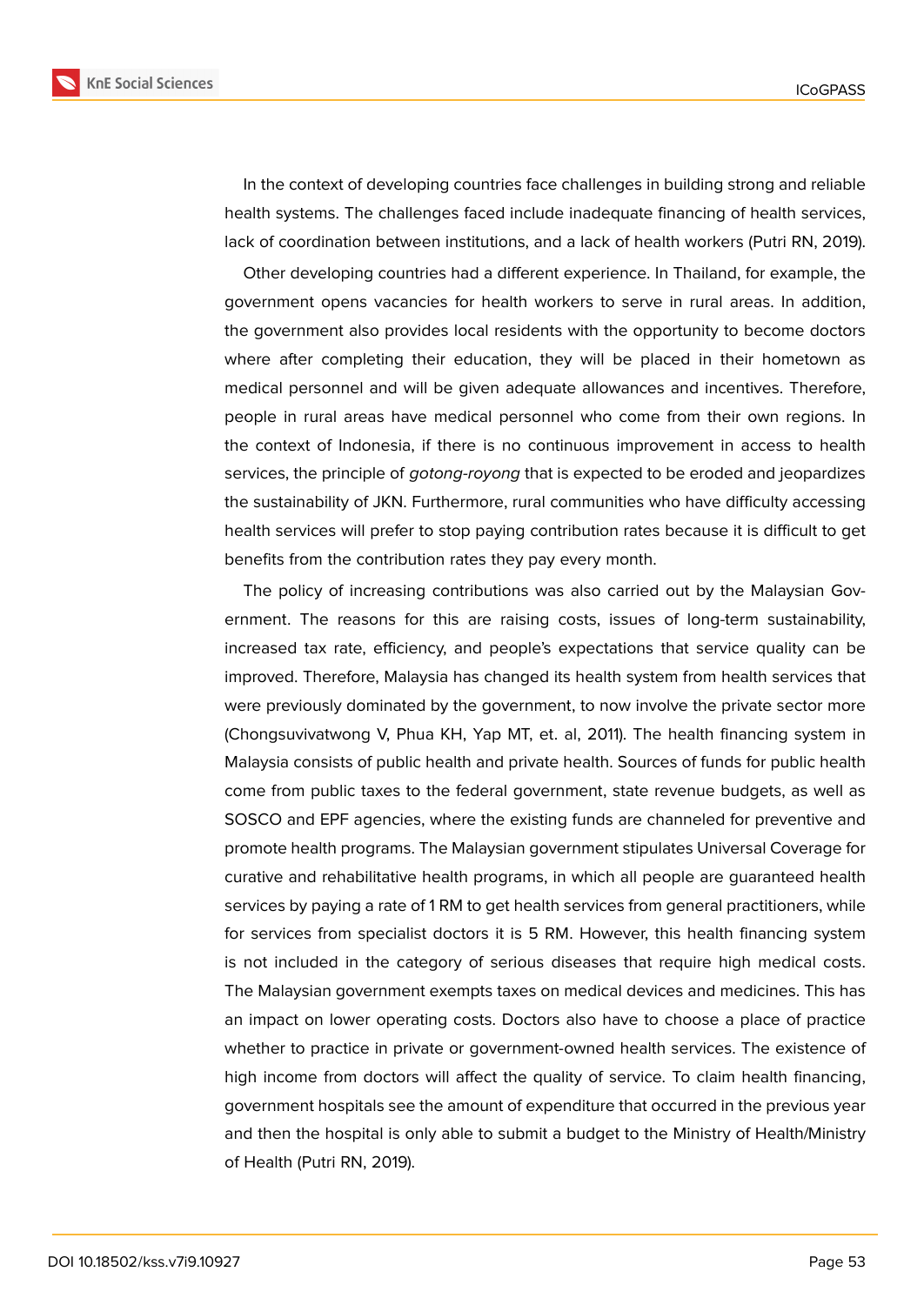

#### **4.2. Lessons from Indonesia**

Social Security in the health sector for the citizen in Indonesia is realized through the National Health Insurance ( JKN). The fundamental of JKN is *gotong royong*, where healthy people help sick people by regularly paying monthly contribution rates.

All citizens in Indonesia are protected by the JKN program through Universal Health Coverage (UHC). There are four character by Universal Health Coverage (UHC), namely Universal, Supply Side, Demand Side that Affordable and Sustainable. Universal where everyone is protected; Supply Side where health facilities must be adequate with the best, quality, and timely services; Demand Side or people ratel the Program which runs quite affordable, UHC does not mean that everyone was covered and free, but everyone gives participates according to his ability, so do not let the rate of monthly contribution rate above the ability of the citizen; and the last is sustainable, namely the program that is implemented must be sustainable (BPJS Kesehatan, n.d.).

The case in many developing countries, Indonesia is also facing the problem of the BPJS budget deficit, namely the cost of claims is much higher than the contribution rates earned. Research conducted by INITIATIVE (Aida CN, Chrisnahutama A, 2020) in 2019 stated that the problems that resulted in the JKN deficit include: (1) the burden of a bloated health services, exceeding the revenue sources; (2) the contribution rate is still low, far below the claim against the guarantee provided. In 2018, the average participant contribution rate was IDR 394,009 per year, while health insurance claims were IDR 453,232 per year or a gap of IDR 59,223 per participant per year; (3) lack of transparency on the financial management of BPJS Kesehatan; (4) the coverage of participation is not yet maximal, both from the PBI category, Non-Wage Recipient Participants (PBPU), and Wage Recipient Participants (PPU), as well as the lack of participant compliance in paying contribution rates, especially in the PBPU category; (5) the burden of health funding for catastrophic diseases continues to increase; (6) FKTP as a firstliner has not functioned optimally, which is still focused on curative services, not promotive and preventive services; and (7) inefficiency of tiered referrals in Advanced Class Referral Health Facilities (FKRTL), where generally type B hospitals will accept patients who cannot be treated by the type of hospital below with a fairly serious condition, meaning that the costs incurred by the hospital become inefficient. Results of research conducted by Firdaus and Wondabio (2019) also states that the deficit JKN because revenue is always lower when compared with claims expenses in each year.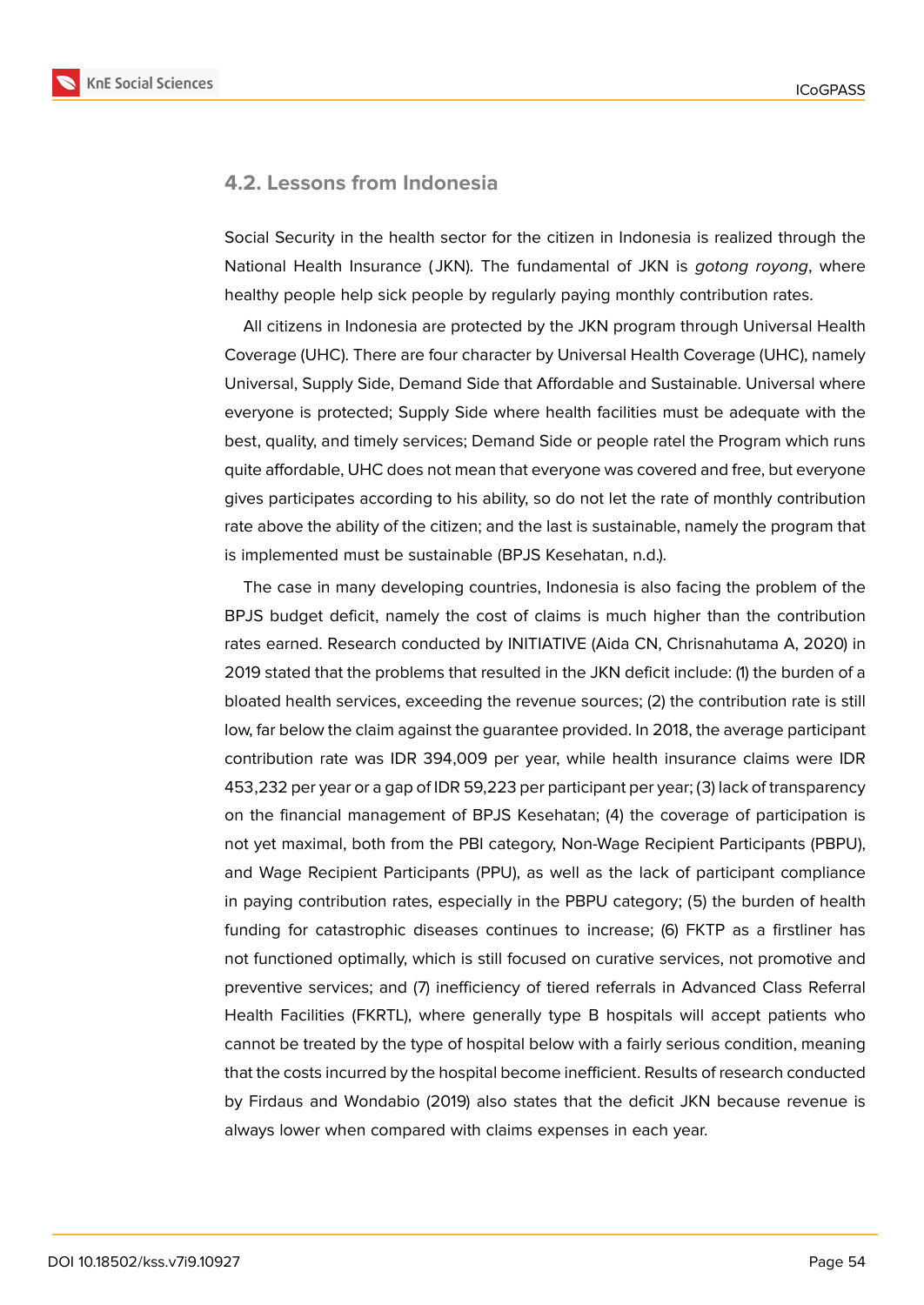

### **4.3. Policy Formulation Process**

The National Health Insurance ( JKN) is a guarantee in the form of health protection so that participants receive health care benefits & protection in meeting basic health needs that are given to everyone who has paid dues/contribution rates paid by the government. From a historical perspective, the presence of JKN is the embodiment of the Declaration of Human Rights (HAM) or Universal Independent of Human Rights by the United Nations (UN) which was rolled out on December 10, 1948. In particular, Article 25 paragraph 1 of the declaration states that, "Everyone has the right to a standard of living adequate for the health and well-being of himself and his family, including the right to food, clothing, housing and medical care and necessary social services, and is entitled to security for when unemployed, sick, disabled, widowed, reaching old age or other circumstances that result in a lack of livelihood, which is beyond his control". Then in 2005 in Geneva the WHA Resolution was initiated by the World Health Organization (WHO) in which every country needs to develop United Health Coverage (UHC) through a social health insurance mechanism to ensure sustainable health financing (Kementerian Kesehatan, 2013).

From a constitutional perspective, as stated in the 1945 UUD Article 28 H paragraphs (1), (2), and (3) states, (1) Everyone has the right to live in physical and spiritual prosperity, to have a place to live, and to have a good and healthy environment. and have the right to obtain health services; (2) Everyone is entitled to special facilities and treatment to obtain the same opportunities and benefits in order to achieve equality and justice; (3) Everyone has the right to social security that allows his/her full development as a useful human being. Furthermore, in paragraph 34 paragraphs (1), (2), and (3) of the UUD 1945 it is stated that, (1) the poor and neglected children are cared for by the state; (2) The state develops a social security system for all the people and empowers the weak and underprivileged in accordance with human dignity; (3) The state is responsible for the provision of proper health care facilities and public service facilities (Kementerian Kesehatan, 2013).

The principles that are firmly held and applied in the JKN-BPJS Program are (1) the principle of *gotong royong*, where the mechanism of mutual cooperation is applied from capable participants to underprivileged participants in the form of compulsory participation for all people. In simple terms, healthy participants help sick participants, thereby fostering the value of social justice for all Indonesian people; (2) the Non-Profit Principle, where the funds collected are not intended to seek profit for the organization, but to fulfill the participants need as much as possible; (3) Principles of Transparency,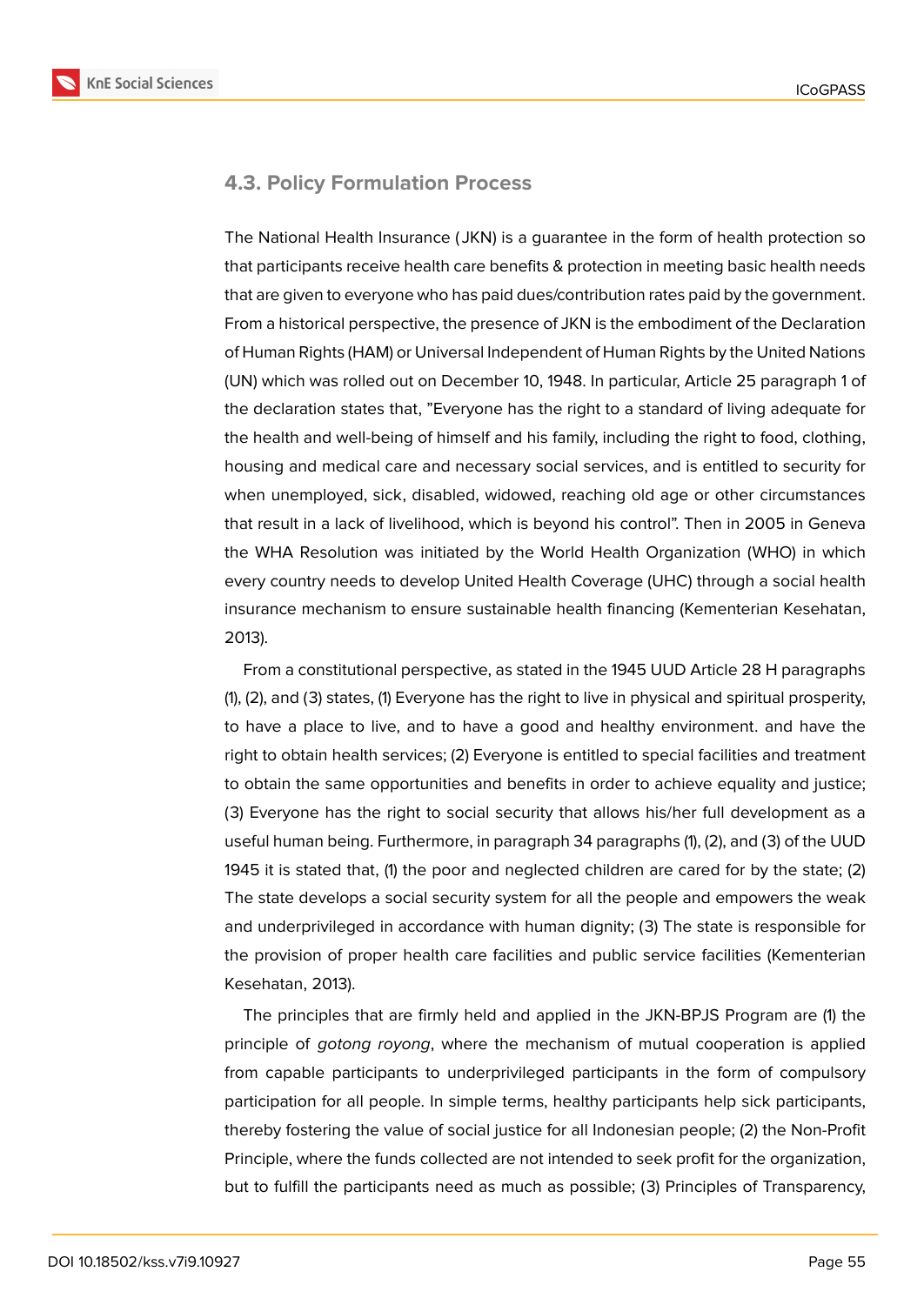



Prudence, Accountability, Efficiency, and Effectiveness, which are applied and underlie all fund management activities originating from participant contribution rates and the results of their development; (4) The principle of portability, which is intended to provide sustainable guarantees even if the participant changes jobs or resides within the territory of the Negara Kesatuan Republik Indonesia; (5) Principle of Mandatory Membership, which meant that all the people involved, so that everyone can be protected; (6) The principle of the Trust Fund, where the funds collected from participant contribution rates are entrusted to the organization to be managed as well as possible in order to optimize the funds for the welfare of the participants; and (7) Principle of Social Security Fund Management Results, which are used entirely for program development and for the greatest benefit of participants (Kementerian Kesehatan, 2013).

#### **4.4. Increasing of Contribution Rate in Midst of Covid-19 Pandemic**

Since its launch, the BPJS Kesehatan Program got a deficit in the first two years. In 2016, for the first time BPJS was not a deficit. This happened again in 2019. So that in its journey since 2014-2019, only two times BPJS did not a deficit.



# **INCOME CONTRIBUTIONS AND HEALTH INSURANCE COSTS 2014 - 2019 (IN TRILLION**

**Figure** 1: Income Contribution rate and Health Insurance Cost 2014 - 2019. (Source: (BPJS, 2020), processed)

This has an impact on the amount of contribution rates gradually increasing (See, Graph 3.5.1). A result of the BPJS cash showing a deficit, where the cost of claiming health services is higher than the contribution rates paid by participants. Other indications are the contribution rate of JKN contribution rates below the actuarial calculation value, the low discipline of participants to pay contribution rates, the high burden of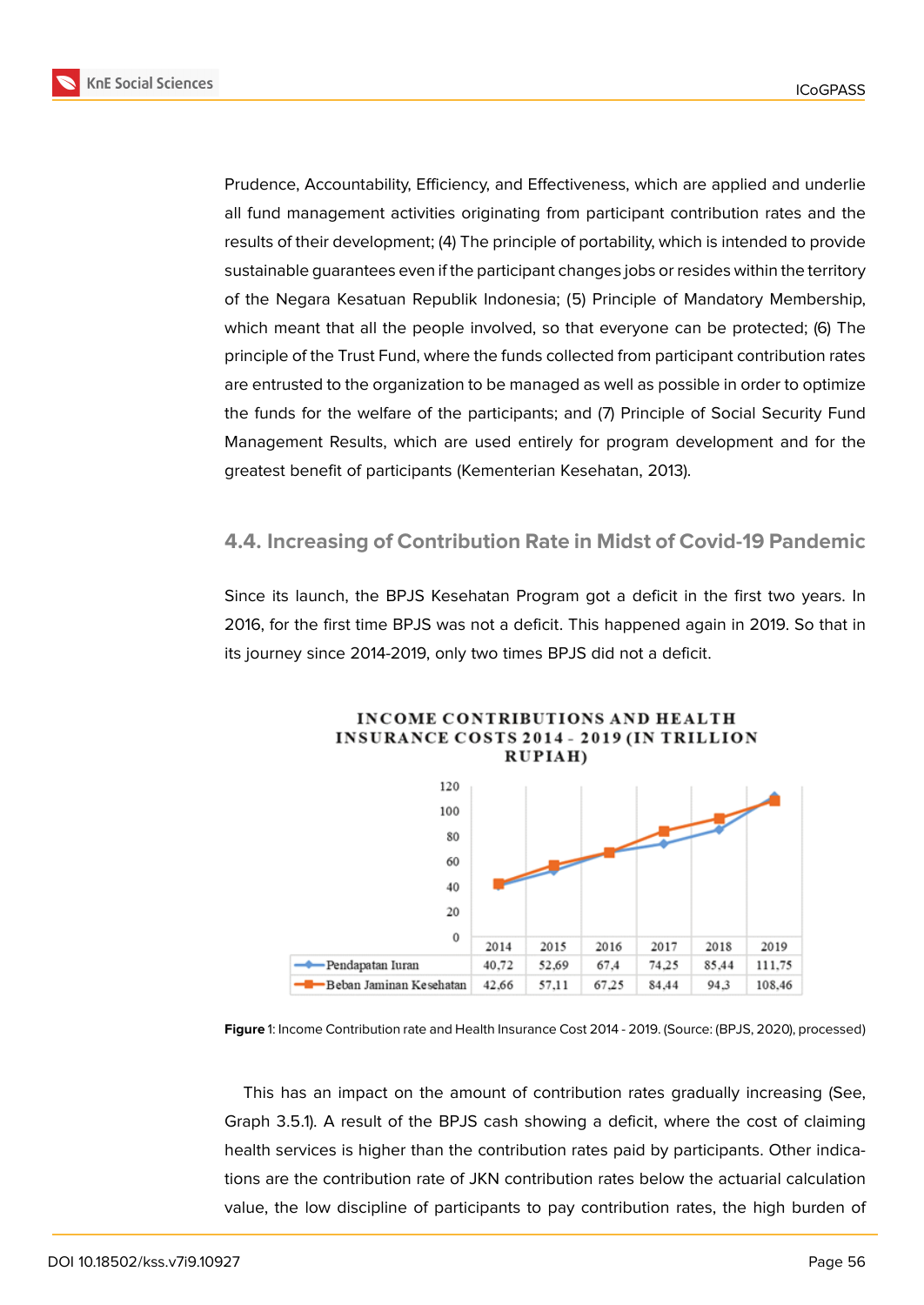

chronic medical expenses, the not yet optimal function of First Class Health Facilities (FTKP) in promote and preventive efforts (Aida CN, Chrisnahutama A, 2020).

Following is the change in the BPJS Kesehatan contribution rate for PBPU from time to time.

| <b>Regulation</b>                                                     | <b>Classes (in Rupiah)</b> |                    |                    |
|-----------------------------------------------------------------------|----------------------------|--------------------|--------------------|
|                                                                       | Class <sub>1</sub>         | Class <sub>2</sub> | Class <sub>3</sub> |
| 2014 Presidential 59,500<br>No.<br>Regulation<br>111/2013 Article 16F |                            | 42,400             | 25.500             |
| 2016 Presidential 80,000<br>No.<br>Regulation<br>28/2016 Article 16F  |                            | 51,000             | 25,500             |
| Presidential 160,000<br>2020<br>Regulation<br>No.<br>75/2019          |                            | 110,000            | 42.000             |

Table 1: Changes in Rate for JKN PBPU Participants from Periode to Periode

Source: Presidential Regulation 111/2013, Presidential Regulation 28/2016, and Presidential Regulation 75/2019.

The government has raised BPJS contribution rates three times (See,Table 3.4.1). The first time through Presidential Regulation No. 111/2013 issued on 27 December 2013. The PBI rate is set at Rp 19,225. The contribution rate of the State Civil Administration participants is set at 5 percent of the basic salary and family allowances with the distribution of 3 percent being borne by the government and 2 percent borne by the workers. For State Civil Administration who are not civil servants, the contribution rate is calculated from fixed income. Meanwhile, non-State Civil Administration participants' contribution rates are divided into two periods. The payout from January 1, 2-14 until June 30, 2015 is 4.5 percent of salary or wages per month provided that 4 percent is borne by the employer and 0.5 percent is paid by the participant. Furthermore, since 1 July 2015 the contribution rate is paid to 5 percent of salary or wages per month provided that 4 percent is borne by the government and 1 percent is paid by the participants. Presidential Regulation No. 111/2013 does not stipulate the lower limit, but the upper limit, which is twice the non-taxable income (PTKP) with married status with 1 child, which is used to determine the division of care classes for Non-State Civil Administration and State Civil Administration participants who are not civil servants. Class I includes participants with a salary up to 1.5-2 times the taxable income and class II for participants with a salary or wages below 1.5 PTKP (Bakarudin FN, Wibawa F, Nggao F, et. al, 2020).

The PBPU and BP rate are set for class I of Rp 59,500 and class 2 of Rp 42,500. Meanwhile, the contribution rate for pension recipients is set at 5 percent of the amount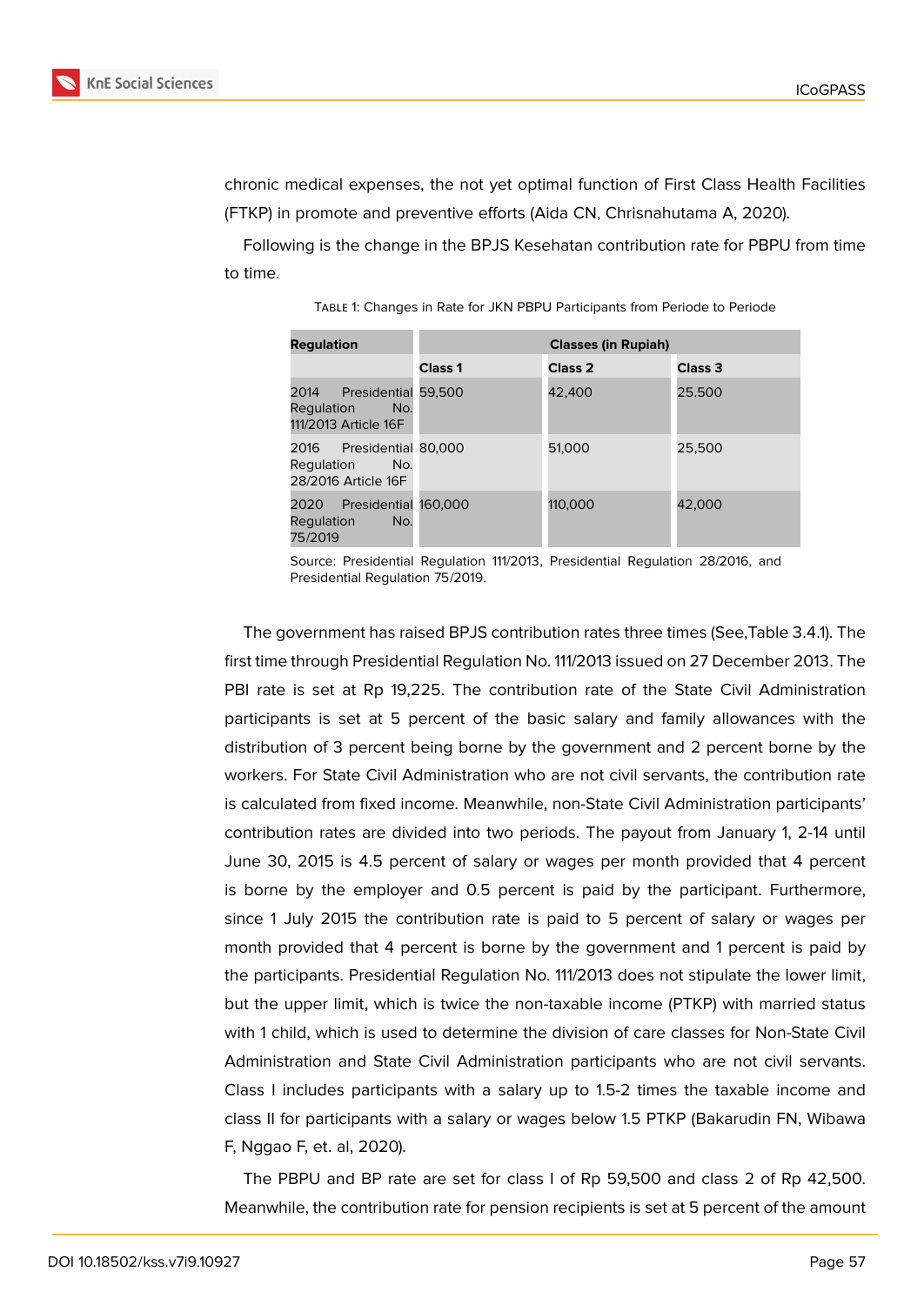

of the basic pension and family allowances received per month with a distribution of 3 percent borne by the government and 2 percent by pension recipients. Contribution rates for veterans, independence pioneers, and widows, widowers, or orphans of veterans or independence pioneers, are set at 5 percent of 45 percent of the basic salary of civil servants class III/a with a working period of 14 years per month, paid by the government.

The government then changed the provisions regarding JKN-KIS contribution rates in Presidential Regulation Number 19 of 2016 concerning the Second Amendment to Presidential Regulation No. 12/2013 concerning Health Insurance which was stipulated on February 29, 2016 and came into force on April 1, 2016. PPU and the amount of dues for PBI, PBPU, and BP. In the Presidential Regulation, it was discussed that the PTKP no longer used, but a nominal value of Rp. 8 million. The adjustment to the upper limit will also affect the treatment class for PPU and State Civil Administration for non-PNS. The treatment class limit is set at IDR 4 million. Participants with a monthly salary or wages of up to Rp 4 million enter class II and participants whose salary or wages exceed Rp 4 million enter class I. PBPU and BP contribution rates, apart from pension recipients and participants of veterans and independence pioneers, have increased in all classes. Class I participants increased to Rp 80,000, class II to Rp 51,000 and class III to Rp 30,000. while the PBI participant rate borne by the government are either from Rp 19,225 to Rp 23,000. In contrast to other participant segments, which took effect on April 1, 2016, the increase in PBI participant rate was actually implemented earlier, namely on January 1, 2016 (Bakarudin FN, Wibawa F, Nggao F, et. al, 2020).

The contribution increase policy turned out to be a challenge (contra) by other stakeholders, are the citizen and the DPR. In several working meetings with the Ministry of Health, DJSN, Ministry of Finance, and BPJS Kesehatan in early 2016, Commission IX of the DPR requested that the increase in PBPU and BP contribution rates be postponed. In particular, the legislators asked that the PBPU and BP class III rate not be increased. The government then canceled the increase in rate by issuing Presidential Regulation Number 28 of 2018 concerning the Third Amendment to Presidential Regulation No. 12/2013 Regarding Health Insurance on March 31, 2016. In the new Presidential Regulation, the government revised the increase in class III PBPU and BP contribution rates from Rp 30,000 to 25,500. Thus, the amount of PBPU and BP contribution rates is the same as before, while its validity still refers to the previous Presidential Regulation, April 1, 2016.

A year later, the government adjusted the rate through Presidential Regulation No. 75 of 2019 concerning Amendments to Presidential Regulation No. 82/2018 concerning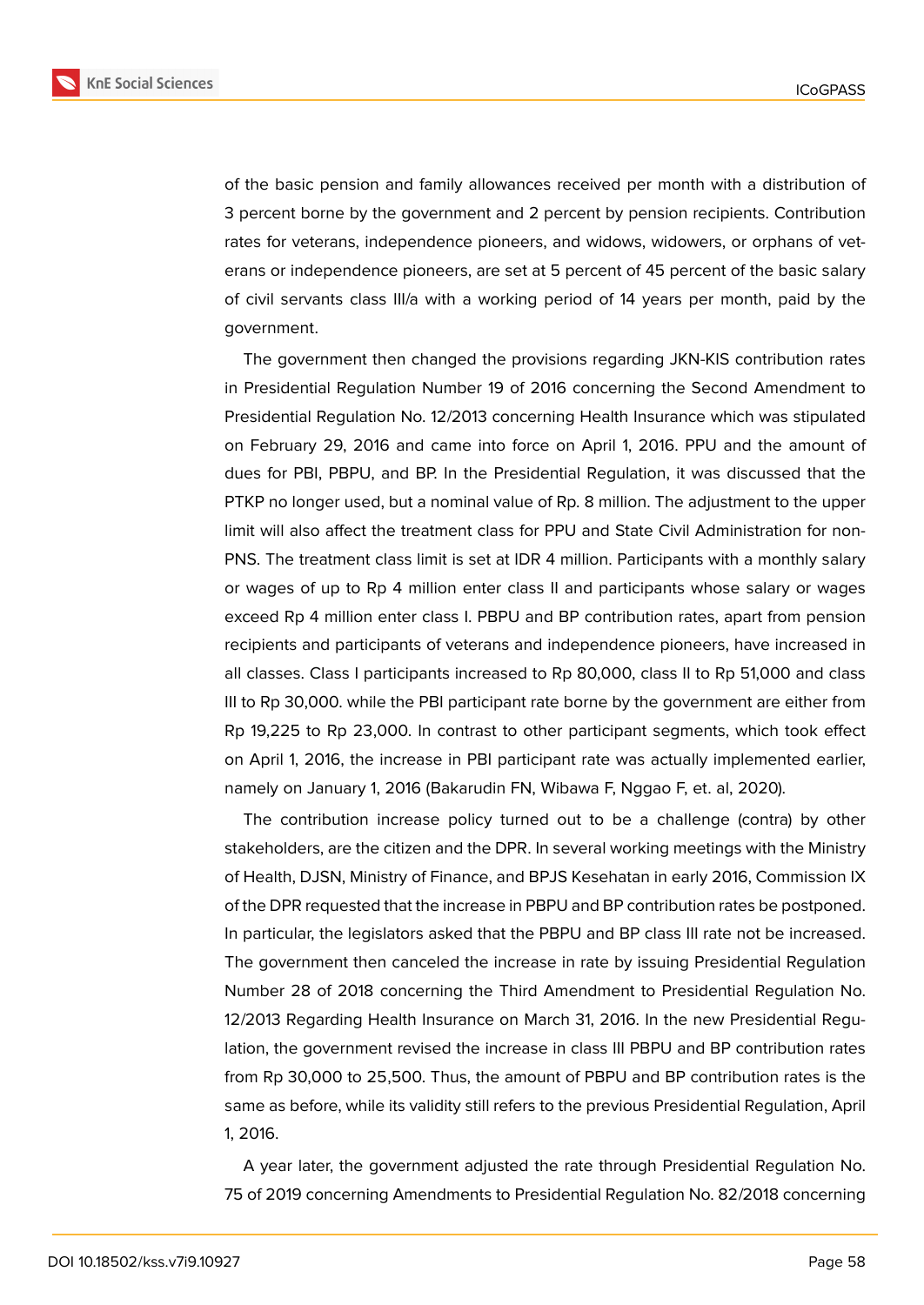

Health Insurance. there are some changes in the Presidential Regulation. First, the participants' contribution rates, PBI category rose from Rp 23,000 per person per month to Rp 42,000, up 82.61 percent. Second, class I PBPU and BP participants' rate increased 100 percent from Rp 80,000 to Rp 160,000, class II increased 115.69 percent from Rp 51,000 to Rp 110,000, class III was good 64.71 percent from Rp 25,500 to Rp 42,000. Third, for Non-Governmental PPU, there is only a change in the upper limit for calculating the PPU participant's contribution rate from Rp 8 million to Rp 12 million. Thus, the increase in contribution rates only applies to workers who receive a salary or wage per month above Rp 12 million. Contribution rates for workers who receive a monthly salary or wages of up to Rp 12 million have not changed.

Fourth, participants in the State Civil Administration category run into three changes: the scope of salary/wages, the salary/wages upper limit, and the composition of dependents used for the calculation of contribution rates. The amount of salary/wages changes from basic salary and position allowances or general allowances, professional allowances, performance allowances or additional income for regional civil servants. Except for village heads, village officials, and government employees who are not civil servants which are calculated based on fixed income. Meanwhile, the upper limit of salary/wages increased from IDR 8 million to IDR 12 million. The composition of the percentage of dependents paid by the government increase from 3 percent to 4 percent. The percentage of contribution rates borne by workers decreased from 3 percent to 4 percent. The percentage of contribution rates borne by workers decreased from 2 percent to 1 percent. Thus, the burden of paying government contribution rates increases.

In addition, there are differences in the application of new contribution rates based on the group of participants. The increase in dues for the PBI segment took effect on August 1, 2019, while for the State Civil Administration borne by the central government it took effect on October 1, 2019. The increase in rate borne by the central government took effect earlier compared to others, although Presidential Regulation No. 75/2019 was only set on October 24, 2019.

Since the first time the contribution rate was increased in 2016, for the first time BPJS claims have not exceeded the contribution rate income. However, this did not last long. In the following year, from 2017-2019, BPJS again experienced a budget deficit. This can be an illustration that the increase in BPJS contribution rates does not in fact last long to make BPJS cash not in deficit.

Rejection or contra from the citizen side regarding the increase in contribution rates, especially in the PBPU and BP segments. Komunitas Pasien Cuci Darah Indonesia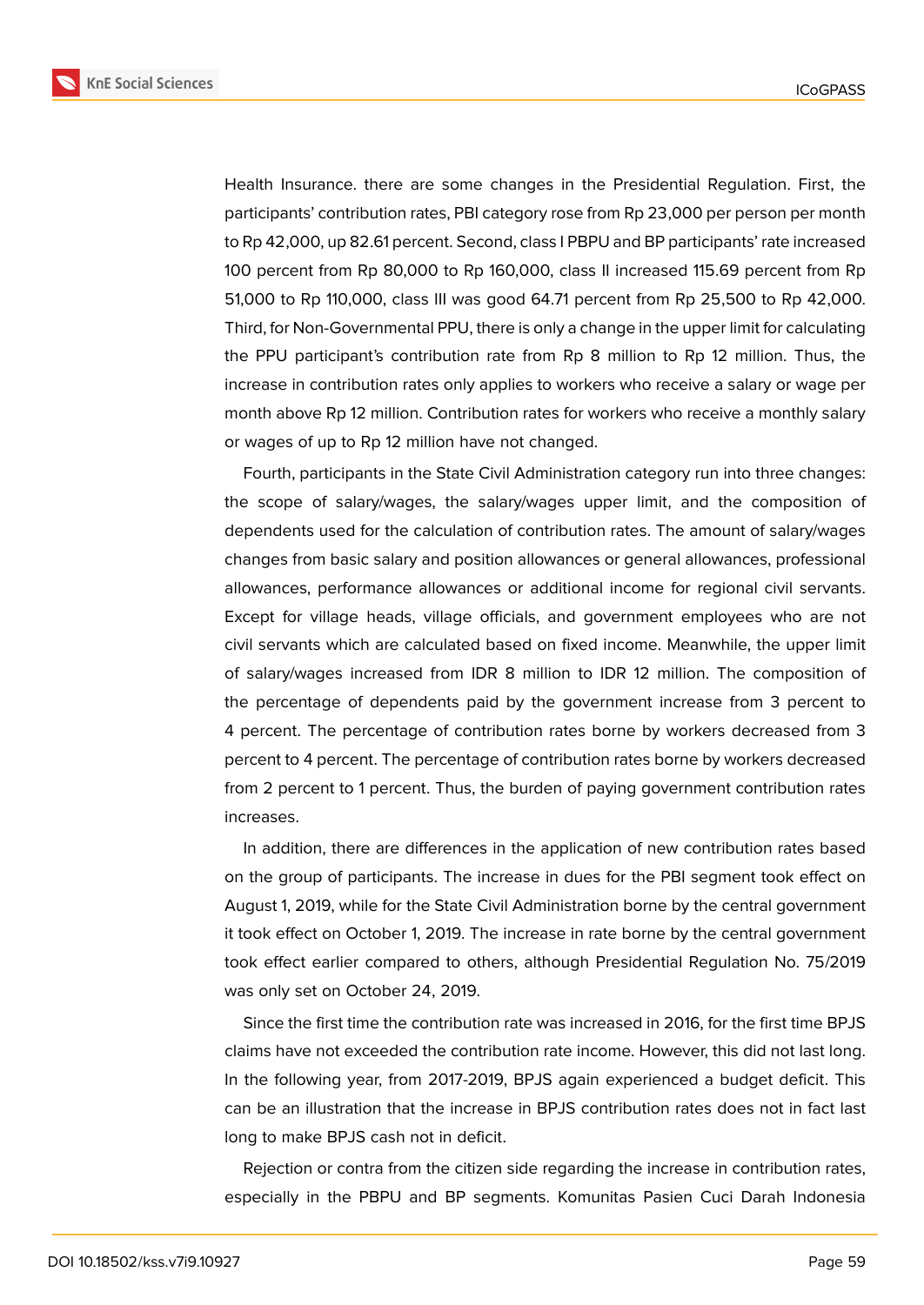

(KPCDI), for example, filed a petition for judicial review against Article 34 Paragraph (1) and Paragraph (2) of Presidential Regulation No. 75/2019 to the Supreme Court (MA). The lawsuit was represented by Tony Richard Samosir as Chairman of the Supreme Court of the Republic of Indonesia No. 7 P/HUM/2020 which was decided in a deliberation meeting of the Supreme Court on February 27, 2020. In that decision, the Supreme Court annulled Article 34 Paragraph (1) and Paragraph (2) of Presidential Regulation No. 75/2019.

The government accepted the Supreme Court (Mahkamah Agung) decision and then translating new provisions through Presidential Regulation No. 64 Year 2020 on the second amendment to the Presidential Regulation No. 82 Year 2018 About Health Insurance that is set on 5 May 2020. It also refers to the Covid-19 pandemic againts across countries in the world. Changes in rate are enforced in three times. The first phase for the January-March 2020 period, whose contribution rates still refer to Presidential Regulation No. 75/2019. This is because the Mahkamah Agung (Supreme Court) decision was made on 27 February 2020 and received by the Government at the end of March 2020 (Bakarudin, et al., 2020). The second phase starts from April to June 2020. The amount of the contribution rate is reduced and equated with what is stipulated in Presidential Regulation no. 82/2018. The third stage, the period after July 1, 2020, with class I participant rate being IDR 150,000 and class II being IDR 100,000. Meanwhile, class III participants are divided into two periods: July-December 2020 the fixed rate is IDR 25,500 and since January 2021 the rate has increased to IDR 35,000.

There are several new things regulated in Perpres No. 64/2020. First, the government subsidizes class III participant rate to ease the burden on people affected by the Covid-19 pandemic. In addition, subsidies are given in order to maintain the financial sustainability of BPJS Kesehatan. Contribution rates from class III participants received by BPJS Kesehatan are still calculated at Rp. 42,000, the difference is the responsibility of the government which is directly deposited to BPJS Kesehatan. In the July-December 2020 period, class III participants pay Rp. 25,500 per person per month, while the remaining Rp. 16,500 is paid by the central government. Since January 2021, with the increase in the premium for class 3 participants to IDR 35,000, the remaining IDR 7,000 is subsidized by the government: IDR 4,200 for the central government and IDR 2,800 for the local government. The subsidy is only given to participants who pay the dues. On the other hand, participants will not be subsidized if they do not pay the dues that are their share. This is one way to encourage class III participants to pay dues obediently.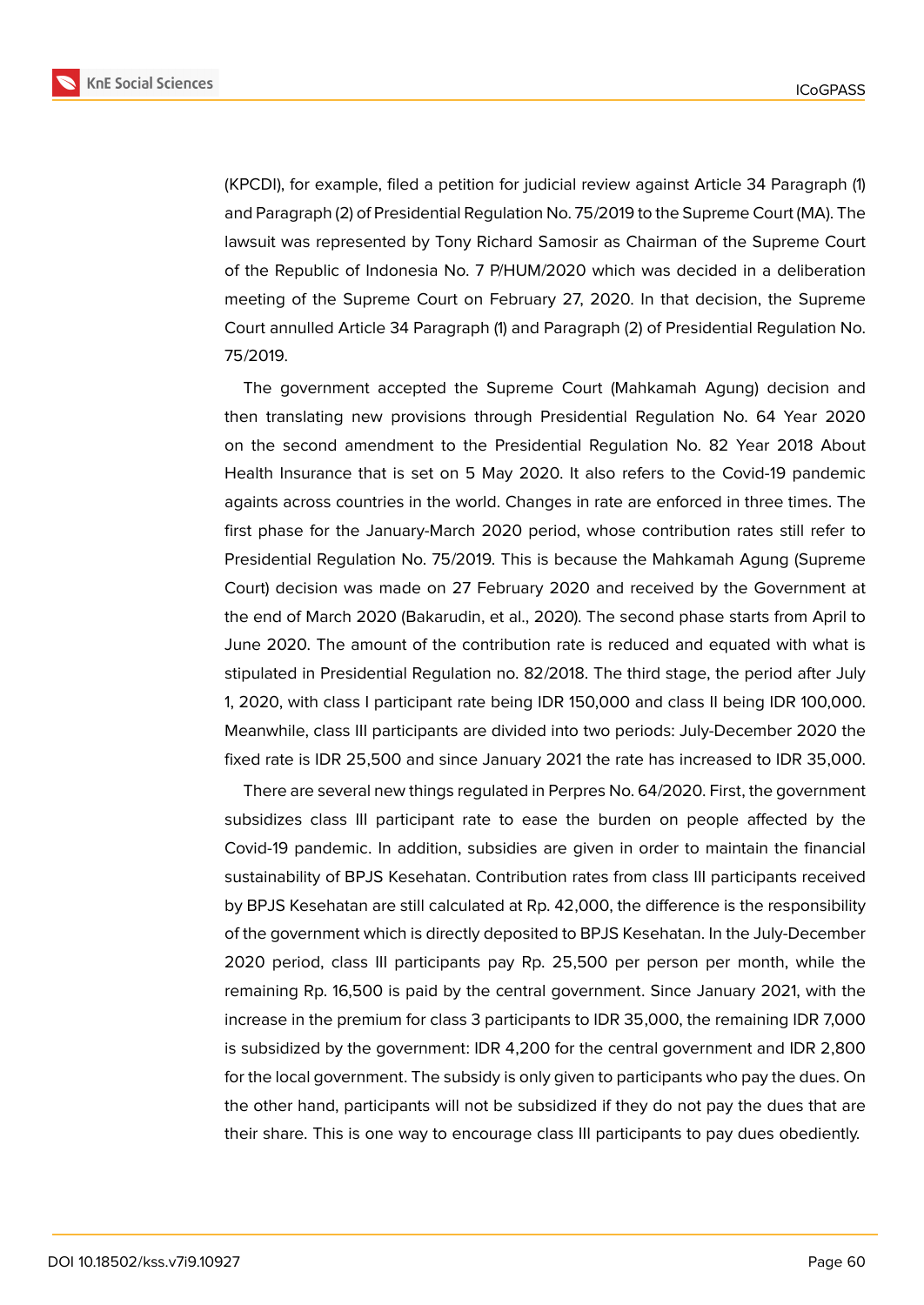

Second, in 2020, BPJS Kesehatan provides relief in the payment of monthly dues in arrears when participants reactivate their membership. In accordance with the provisions, participants who are in arrears must pay the monthly dues in arrears for a maximum period of 24 months. Especially for 2020, participants only pay 6 months of dues in arrears to activate their membership. The remaining balance can be paid off no later than 2021. Another relief, participants who have just reactivated their membership can take advantage of health services within 45 days after being activated. In its provisions, such participants are required to pay a fine of 5 percent of the estimated cost of the Indonesia Case Based Groups (INA-CBGs) package based on the diagnosis. Specifically for 2020, the fine is only 2,5 percent (Bakarudin FN, Wibawa F, Nggao F, et. al, 2020).

# **4.5. The Concept and Mechanism of Contribution Rates in JKN and Role of BPJS Kesehatan in Amidst Pandemic Covid-19**

Contribution rates rate are very important in a health insurance system. The amount of contribution rates must be sufficient to finance health services properly and must be sufficient to fund quality BPJS Kesehatan operational activities at a reasonable economic price. The calculation of JKN contribution rates is different from premiums for commercial insurance companies. In the world of insurance, the contribution rate amount is determined by the amount of benefits and the participant's disease risk class according to actuarial calculations. The greater the benefits received and the higher the participant's disease risk, the higher the contribution rate. Different things apply to JKN, namely the amount of JKN contribution rates is not linked to the benefits and risks of participant disease. The amount of the contribution rate is determined based on the ability of the participant. Therefore, workers' contribution rates are calculated based on a percentage of wages with the application of lower and upper limits. Meanwhile, PBPU and BP participants were given choices according to their abilities. In terms of the benefits of medical services, all participants are treated equally, not differentiated. Class differences are only for non-medical services, such as medical treatment room facilities (Bakarudin FN, Wibawa F, Nggao F, et. al, 2020).

The amount of payment from BPJS Kesehatan to health facilities is determined using the Ministry of Health Regulation Number 27 concerning Technical Guidelines for the Indonesian Case Base Groups System (INA-CBGs). BPJS Kesehatan develops a system of health services, quality control of services, and payments for health services to increase the efficiency and effectiveness of BPJS Kesehatan. The list and the highest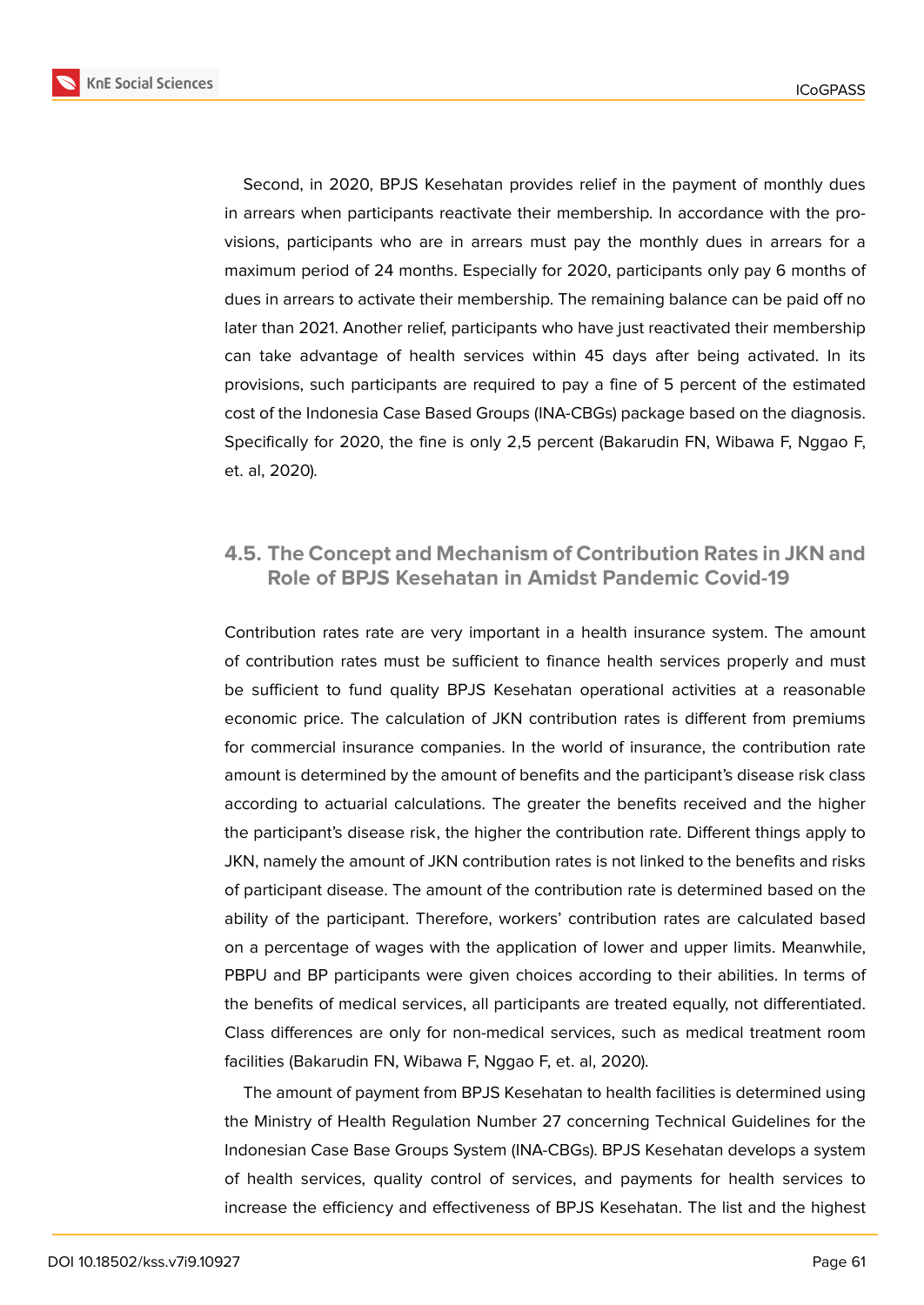

prices for medicines and medical consumables guaranteed by BPJS Kesehatan are also determined in accordance with the laws and regulations (Bappenas, 2014).

Since Covid-19 pandemic against Indonesia, BPJS Kesehatan has a role to verify who infected to Covid-19. For financing of patients being treated with certain emerging infectious diseases including Covid-19 infection can be claimed to the Ministry of Health (Kemenkes) through the Director General of Health Services. It means that BPJS Kesehatan doesn't cover the claim of Covid-19 patients. The claim of emerging infection of Covid-19 covered by Government based on the Minister of Health Regulations 59/2016. BPJS Kesehatan is considered accustomed to verify the Hospital, that's why the Minister of Finance appoints BPJS to verify Covid-19 patients. BPJS Kesehatan already gave the detail information to all hospital about how to claim to Health of Ministry and maintain the coordination Health Ministry to make sure the claim of Covid-19 patients will better day by day (BPJS Kesehatan).

#### **4.6. Pros and Cons of Increase in Contribution Rate**

Minister of Finance Sri Mulyani explained that there were four factors causing the BPJS deficit, namely low contribution rates, participants who were not disciplined in paying contribution rates, low classs of activity in paying contribution rates, and financing for catastrophic diseases (cancer, heart, and kidney failure) very large. According to the Ministry of Finance, the Bureau of Communications and Information Services stated that to cover the BPJS budget deficit, the government increased the dues for each class where classes 1 and 2 rose 100 percent while for class 3 it rose 65 percent (Wijayanti L, Nur Z, Laraswati D, Pimada LM, 2020). Meanwhile, another factor that causes the BPJS budget deficit is due to the classification of the standard class of Contribution rate Assistance Recipients (PBI) with the Non-PBI standard class (Gloria, 2020).

There are several factors that cause BPJS to experience a deficit. First, the amount of JKN contribution rates is below the actuarial calculation. In the world of insurance, premiums are calculated on an actuarial basis by considering a number of risks that will occur. According to a study by the Indonesian Actuary Association (PAI), class I PBPU and BP rate should be IDR 274,204 per person per month, class II IDR 190,639, and class III IDR 131,195. The results of the calculation of the amount of the PBPU segment's contribution rate are very high, so it is estimated that the purchasing power of the people will not be able to afford it. The government set it lower, because it considers the ability of the citizen. Through Presidential Regulation No. 75/2019, the government sets PBPU and BP class I contribution rates at IDR 160,000 or only 58 percent of the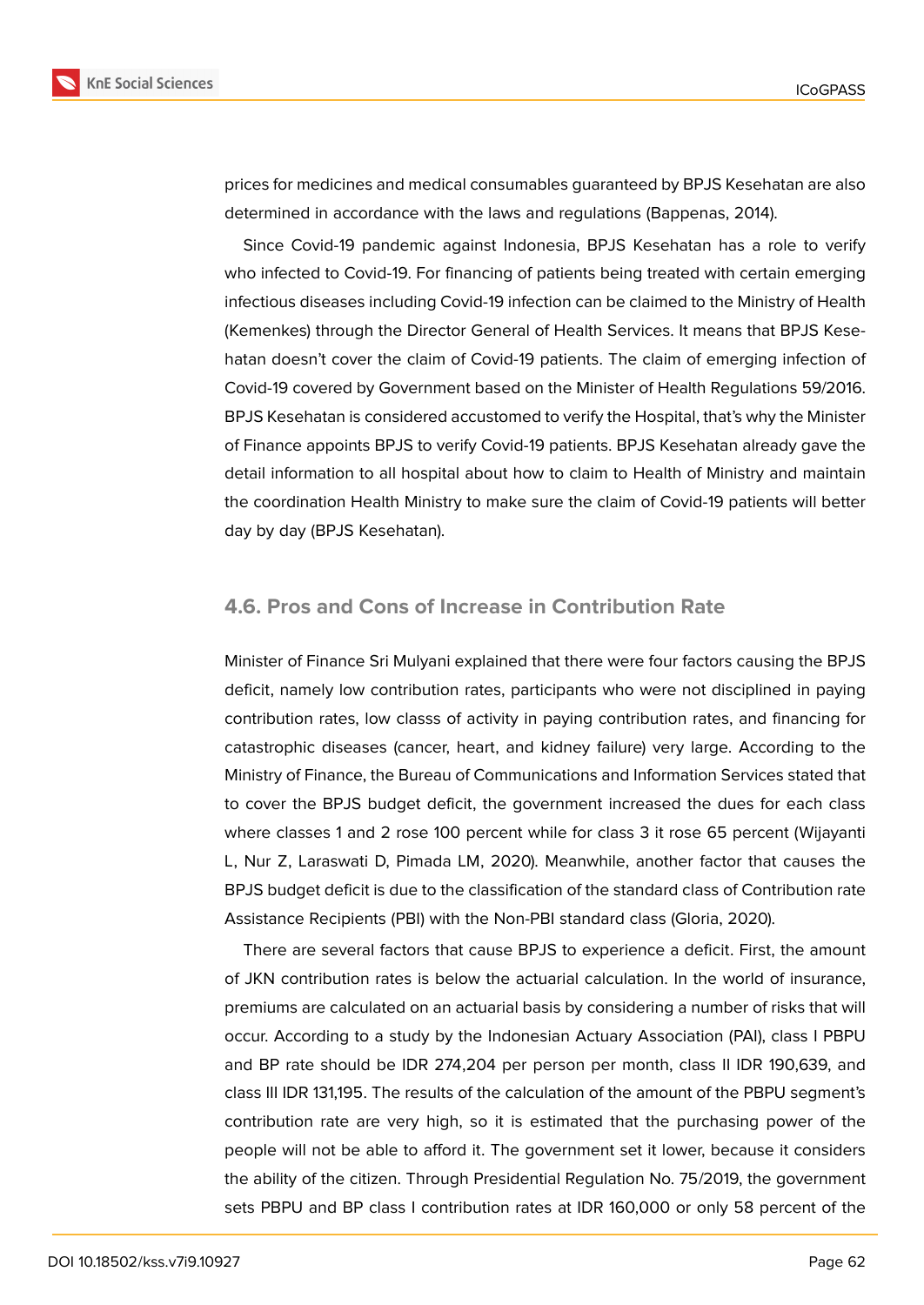

dues that should be, class II at IDR 110,000 or 58 percent of the dues that should be, and class III at IDR 42,000 or only 32 percent of the rate. dues that should be. Thus, from the outset DJSK was predicted to always be in deficit.



**Figure** 2: Percentage of Catastrophic Disease Cost 2019. (Source: (BPJS, 2020))

Second, high utilization rate. On the other hand, the high class of utilization shows that the JKN Program is very beneficial for the citizens. On the other hand, the utilization actually creates a high guarantee burden. The high utilization is also supported by the range of utilization values that can be said to be unlimited. As shown in Figure ??.6.1, the share of the insurance burden for the eight types of catastrophic diseases has reached 18.69 percent. Catastrophic disease is a type of high-cost disease. The high utilization of catastrophic diseases also illustrate that the citizen has not implemented a healthy lifestyle. High utilization and indefinitely make up the gap between tuition and the cost per participant will be widened. Third, the class of collectability of the contribution rates of PBPU and PB participants is not yet maximized. JKN-KIS participants in the PBPU and BP categories are the segment with the highest claim ratio, but the lowest contribution rate collectability. In addition to paying dues compliance, compliance with being a JKN participant is also still a problem (Bakarudin FN, Wibawa F, Nggao F, et. al, 2020). In addition, BPJS Kesehatan claims have not been evenly distributed. BPJS claims are mostly used by urban people who have easier access to health services. This makes contribution rates from rural communities who have difficulty accessing health services used for urban communities (Gloria, 2020).

In the context of the BPJS budget deficit, the government has taken several steps to overcome it. *First*, the relief fund that the reached from several sources. The largest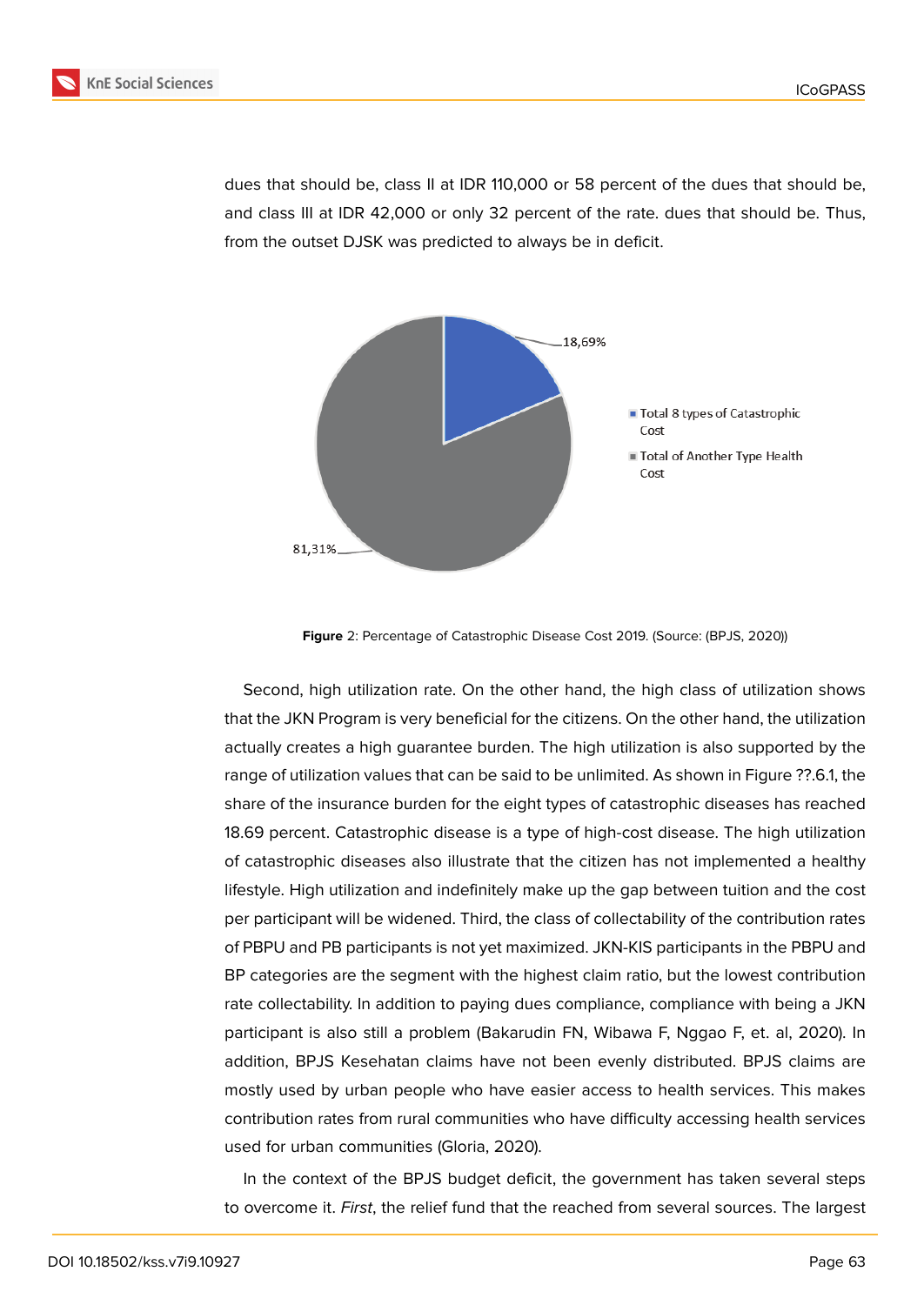

amount of aid funds for DJSK came from the central government with a total of IDR 13.85 trillion, followed by funds from BPJS Kesehatan assets consisting of grants of IDR 9.57 trillion and contribution rates of IDR 1.07 trillion. In 2018, there are funds sourced from cigarette taxes amounting to Rp682,38 billion (BPJS Kesehatan, 2019). To support the provision of these aid funds, the government made regulatory adjustments related to health social security assets. In 2018, the government issued new provisions on the implementation of JKN through Presidential Regulation No. 82/ 2018 about Health Insurance. The Presidential Regulation replaces the previous Presidential Regulation which has been amended several times. One of the new things stipulated in the Presidential Regulation is the contribution rate of the cigarette tax which is part of the rights of the regions (provinces/districts/cities) to support the financial sustainability of the JKN Program. Article 99 paragraph 6 of Presidential Regulation No.82/2018 states that there is a form of government support for regions through contribution rates from the cigarette tax share of the rights of each province/district/city. Furthermore, in Article 100 it is stated that the amount of contribution rate from the cigarette tax is set at 75 percent of the 50 percent realization of cigarette tax revenue from the share of rights for each province/district/ city. The contribution rate is immediately deducted to be transferred to the BPJS Kesehatan account. This is an effort to increase the role of local governments in supporting the JKN-KIS Program.

*Second*, controlling costs, both through government policies and internal efforts by BPJS Kesehatan. The government issued a policy on cost sharing and cost differentials, as well as coordination of benefits through Presidential Regulation no. 82/2018. Costmassage is an additional rate paid by JKN participants when receiving health service benefits that can lead to misuse of services, while the difference in costs is an additional rate paid by JKN participants when obtaining health care benefits that are higher than their entitlement (upgrading treatment). Benefit coordination is cooperation in the payment of health service benefits between providers of health service Programs in accordance with their respective authorities. The organizers in this case are BPJS Employment for the Work Accident Insurance ( JKK) Program, PT Jasa Raharja for traffic accidents, PT Taspen (Persero) for the JKK Program for ASN, PT Asabri (Persero) for the JKK Program for members of the TNI/ Police, ASN within the Ministry of Defense and Police, as well as health insurance companies.

*Third*, optimizing the collection of dues. BPJS Kesehatan strengthens the synergy with the Deputi Jaksa Agung Bidang Perdata dan Tata Usaha Negara pada Kejaksaan Agung Republik Indonesia through the signing of a Memorandum of Understanding on Handling Legal Issues in the Civil and State Administrative Sector. This is done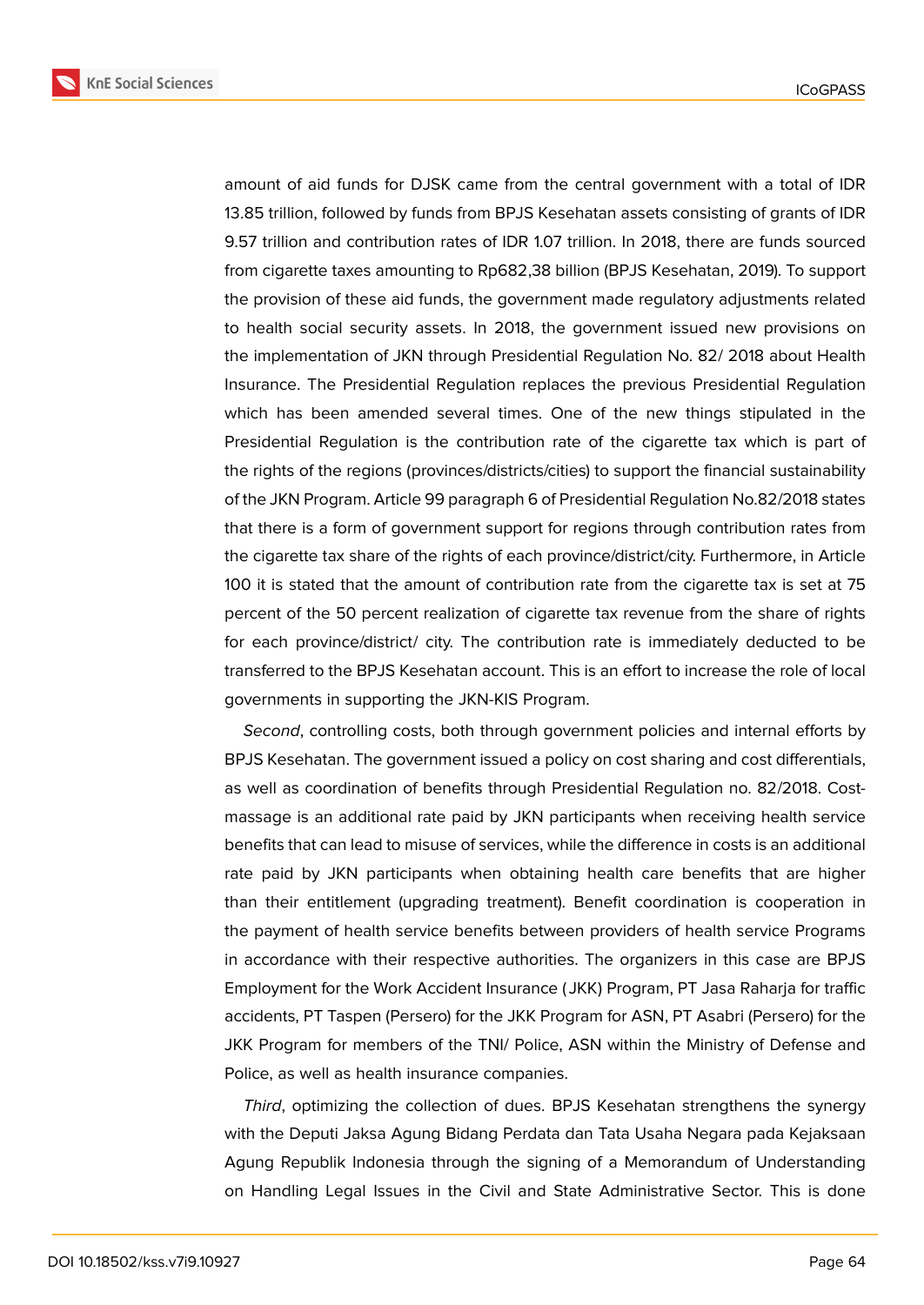

as an effort to strengthen compliance enforcement, both payment of contribution rates

and participation. In each region, BPJS Kesehatan provides a Special Power of Attorney (Surat Kuasa Khusus) to State Prosecutors throughout Indonesia. In addition, BPJS Kesehatan also made a breakthrough by developing various service channels to facilitate payment of contribution rates and forming JKN cadres. One of the functions of JKN cadres scattered in various regions in Indonesia is to "collect" the contribution rates of JKN-KIS participants.

*Fourth,* BPJS Kesehatan applies a Supply Chain Financing (SCF) scheme, which is a bill financing Program for BPJS Kesehatan partners in collaboration with financial institutions to assist in accelerating the receipt of payment for health care claims through invoice collection before payment is due. This scheme is also used for payments that are past due. Until the end of February 2020, the utilization of SCF reached Rp 19.5 trillion and as of the end of March 2020 there were 38 banks and financial institutions that had provided benefits for financing health care bills through SCF to health facilities.

The parties that contra to increasing contribution were the public. The majority of people reject the increase in BPJS Kesehatan contribution rates. Research conducted by Hasibuan et al (Hasibuan R, Purnama TB, Susanti N, 2020) stated that out of 97.3 percent of respondents, 78.1 percent of respondents reject the increase of BPJS contribution. This affects the decline in the utilization of Puskesmas by the citizens. In addition, family income that does not increase also makes people prefer to go down from class. According to the researchers, the increase in rate is considered less targeted. The government needs to identify participants who have greater ATP, as is the case with the tuition system at universities, family income can be a determinant of student payment class.

#### **4.7. Direct Impact of Increase in Contribution**

Undeniably, the increase in JKN contribution certainly has positive and negative impacts (Wijayanti L, Nur Z, Laraswati D, Pimada LM, 2020). The positive impact in improved services, overcoming the deficit, growth of the pharmaceutical sectors, improved infrastructure, improved socialization BPJS Program, and reaching wider borne diseases, and increasing the reach of the hospital. However, the negative impact is also not small. The most noticeable impact is that participants prefer to drop out of class. According to the findings of the Research Center of the Indonesian House of Representatives Expertise Board stated that as many as 800,000 participants chose to drop out of class and it is still possible to increase, stop paying contribution rates and switch to private insurance,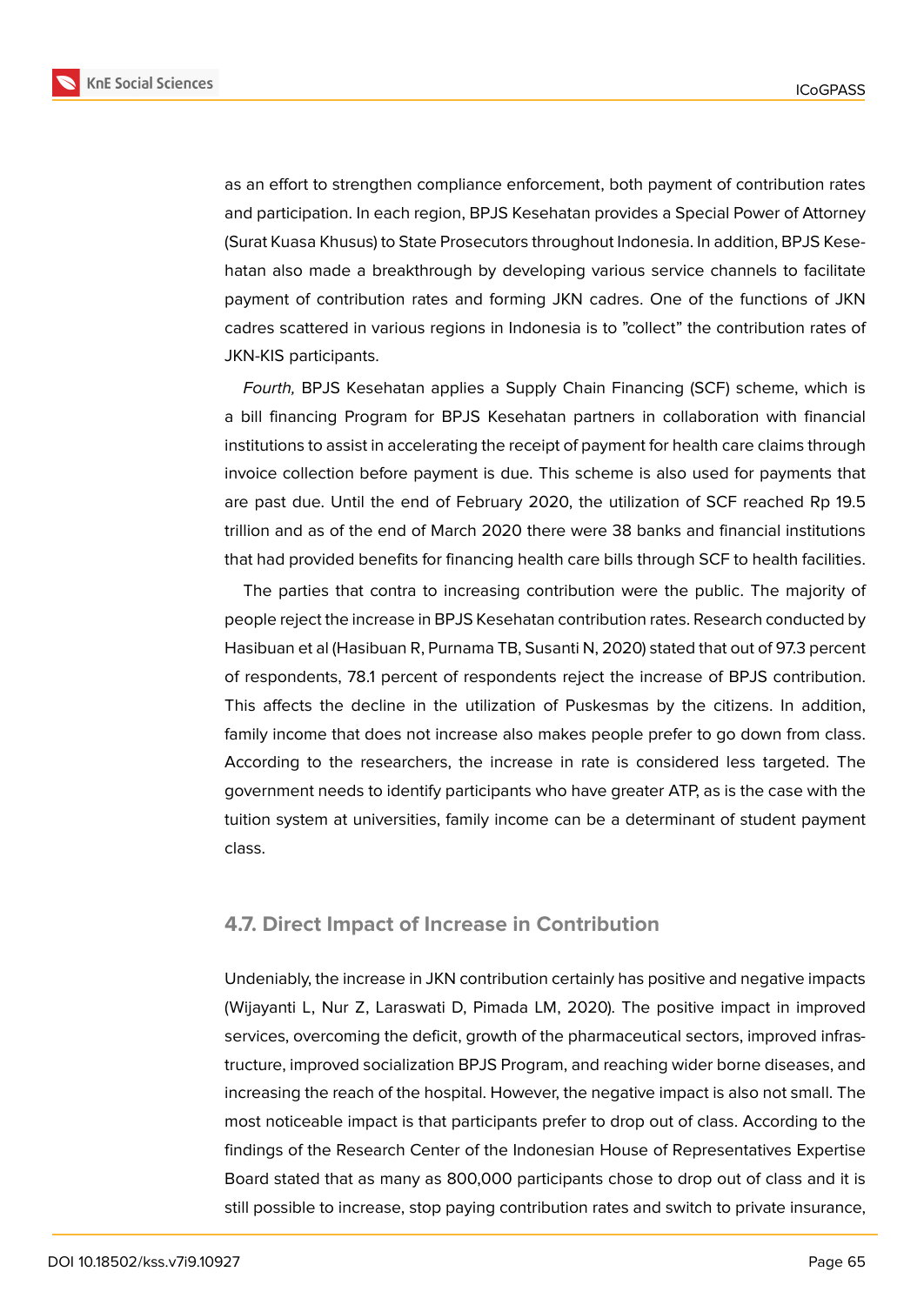

inflation due to increasing money supply, and increasing poverty due to rising costs of BPJS will reduce consumption other goods so that the data of the poor will increase (Retnaningsih H, 2020).

Therefore, the increasing contribution rate in the midst of Covid-19 pandemic should have consequences for better service to citizens particularly in the hospitals of BPJS Kesehatan partner. It is because people are aware that the policy to increase the contribution in the midst of a pandemic is not a good deal to citizens. To compensate for the awareness, the BPJS Kesehatan through hospital and medical service partners should ensure that they will give their best service to citizens.

# **5. Conclusion**

The dynamics of public policy is basically a policy cycle that follows several stages, starting from the preparation of the agenda, followed by policy formulation, then the policy adoption stage, then policy implementation, and ends with policy evaluation. Meanwhile, public policy tools/instruments include laws and regulations, public services, aspects of public financing and taxes, and the last instrument is an appeal. Meanwhile stages of policy development and public implementation include the preparation of the agenda, policy formulation, adoption stage of policies and policy implementation, and evaluation of policies.

The dynamics policy of increasing health insurance rate in developing country also undergo and complex stages. Based on the concept of health insurance as part of universal social security, the formulation and adoption of a contribution increase policy aims to protect and improve public health services. Learning from the policy rate increase National Health Insurance-BPJS, show that the policy has the complexity of the formulation and actors are many and varied, and the direct impact to the high society, create a policy that is very important and strategic to be kept under review in order to more effectively provide benefits to the citizen.

In addition to its very dynamic formulation process, involving bureaucratic and political elite stakeholders, the policy has also generated various pro and con responses. However, from administrator side, ensure that BPJS contribution not harm society because it should be increased quality and after service of health services, such as the consumer care in every hospital service facilities in order to receive complaints directly BPJS participants. In addition, the administrative process is also shortened and simplified. In addition to internal improvements, the BPJS management also increases the awareness of the population to participate in paying contribution rates, by ensuring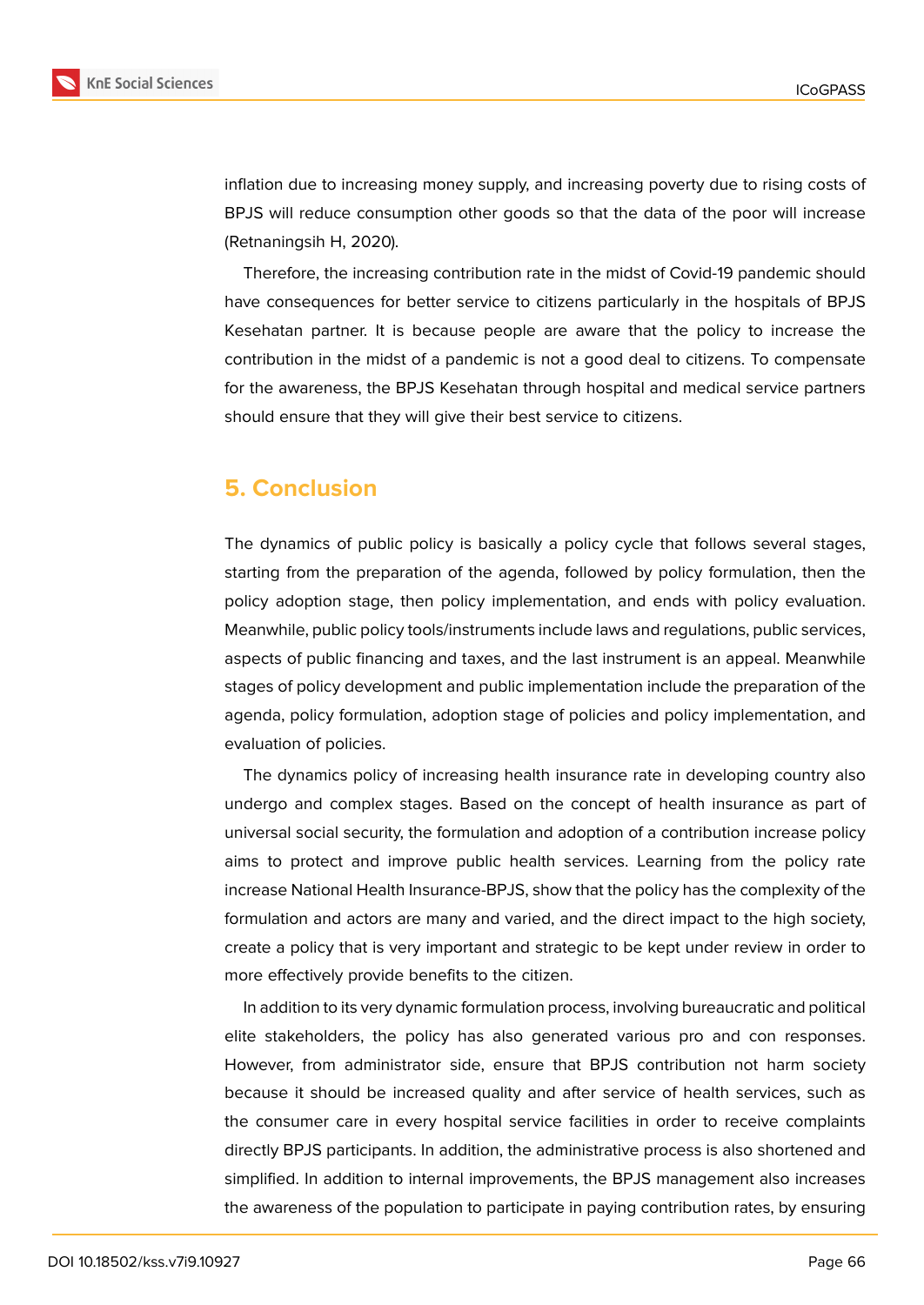

that the facilities and benefits obtained will be better. The policy to increase the contribution rate in midst pandemic is not a good deal for almost citizen. So many citizen has a decrease income and/or they got fired from their job when pandemic.

The role of BPJS Kesehatan in the midst of pandemic is as a verificator to the hospital and government. However, citizen put their hope that BPJS Kesehatan and hospital will give their better service to them, impact of the increase of contribution rate. The key to contribution dues positive impact on the citizen is how in governance manages the BPJS funds. Managing the BPJS should apply the principles of transparency, accountability and participation in the contribution increase policy in order to get a positive response from the public.

#### **Acknowledgment**

The author thank you and high appreciation to Dr. Faizal Madya and Dr Susanti for their productive comments and inputs

### **References**

- [1] Wijaya AF, Hayat A, Sujarwanto. Public policy dynamics. Tangerang Selatan: Universitas Terbuka; 2020.
- [2] Kumorotomo W. Envisioning agile government: Learning from the Japanese concept of society 5.0 and the challenge of public administration in developing countries. Advances in Economics, Business and Management Research. 2019;122:144-163.
- [3] Fauzi AN, Rostyaningsih D. Strategy for realizing quality health insurance. Journal of Public Policy and Management Review. 2018;7(4):1-18. https://doi.org/10.14710/jppmr.v7i4.22052
- [4] Anggara S. Public policy: Bahasa Indonesia. Bandung: CV Pustaka Setia; 2014.
- [5] BPJS Kesehatan. History of social security in Indonesia. BPJS Kesehatan; 2020 Dec 2. Available from: https://www.bpjskesehatan.go.id/bpjs/index.php/pages/detail/2013/4
- [6] Kementerian Perencanaan Pembangunan Nasional/Badan Perencanaan Pembangunan Nasional. Social protection in Indonesia: Challenges and plans. Jakarta: Direktorat Perlindungan dan Kesejahteraan Masyarakat; 2014.
- [7] JKN. Pusat Informasi JKN, Pelaku JKN. Pusat Informasi Jaminan Kesehatan Indonesia; 2021 (NA). Available from: http://jkn.jamsosindonesia.com/jkn/detail/pelakujkn#.YGbRPugzbIV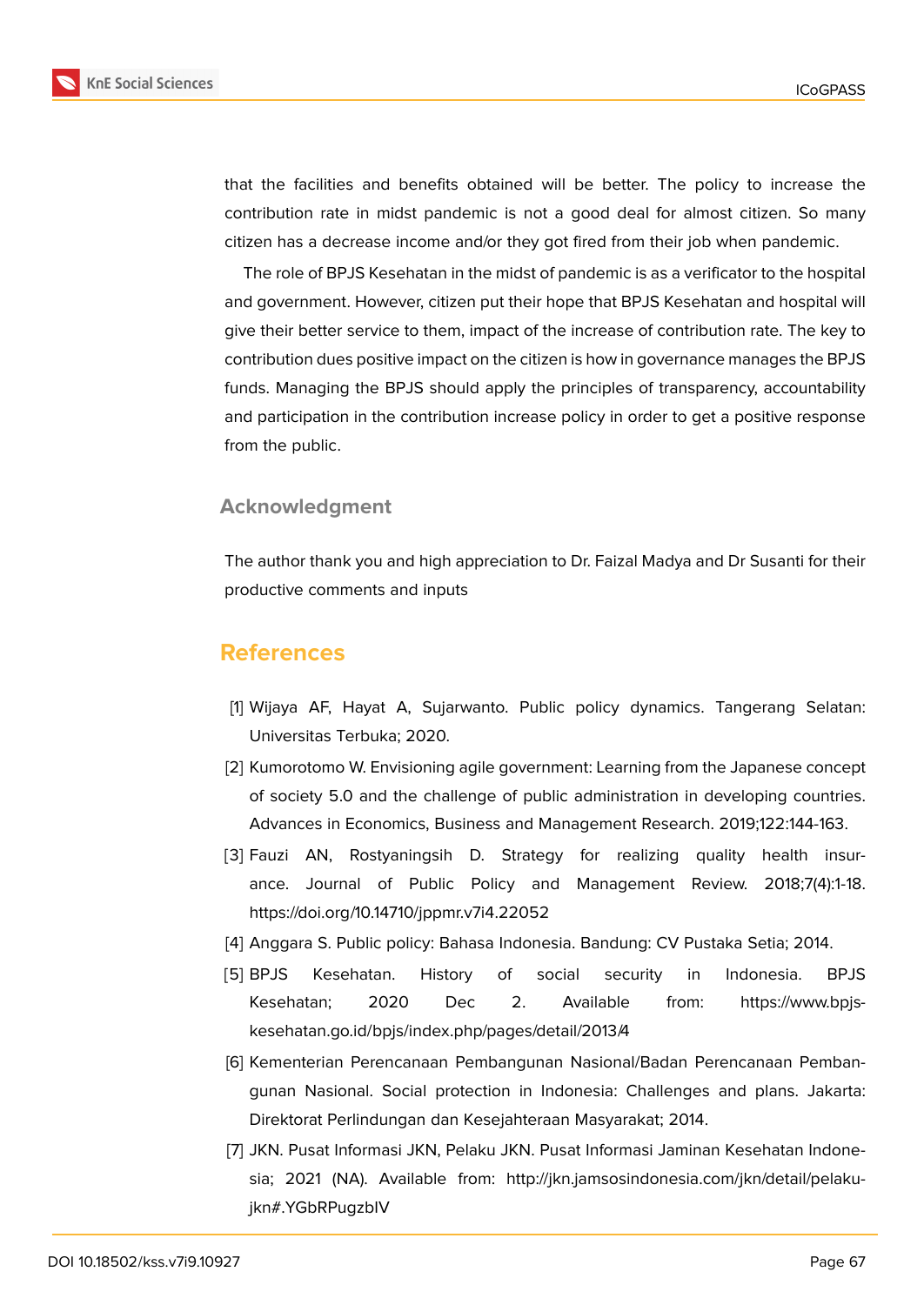

- [8] JKN. Memahami penyelenggaraan JKN. Pusat Informasi Jaminan Kesehatan Indonesia; 2021 (NA). Available from: http://jkn.jamsosindonesia.com/topik/detail/memahami-penyelenggaraanjkn#.YGbnUOgzbIV
- [9] Bakarudin FN, Wibawa F, Nggao F et. al. Health insurance in Indonesia history and transformation of BPJS Health. Bahasa Indonesia. Jakarta: BPJS Kesehatan Kantor Pusat; 2020.
- [10] World Health Organization (WHO). Tracking universal health coverage: 2017 global monitoring report. Switzerland: WHO; 2017. Available from: https://apps.who.int/iris/bitstream/handle/10665/259817/9789241513555-eng.pdf
- [11] WHO. Universal health coverage. WHO. (NA). Geneva, Switzerland. Available from: https://www.who.int/health-topics/universal-health-coverage#tab=tab\_1
- [12] Putri RN. Comparison of health systems in developing and developed countries. Jurnal Ilmiah Universitas Batanghari Riau. 2019;19(1):139-146. https://doi.org/10.22437/jmj.v7i2.8030
- [13] Chongsuvivatwong V, Phua KH, Yap MT et al. Health and health-care system in Southeast Asia: Diversity and transitions. Health in Southeast Asia. 2011;1(377):429- 437.
- [14] BPJS Kesehatan. Contribution to handling Covid19. BPJS Kesehatan. (NA). Edition 83. Available from: https://bpjskesehatan.go.id/bpjs/dmdocuments/93e10afefdf9adcd5f8113badeaff6dc.pdf
- [15] BPJS Kesehatan. Strategy for realizing quality health insurance. Info BPJS Kesehatan. (NA). Edition 70. Available from: https://bpjskesehatan.go.id/bpjs/dmdocuments/a753991e4646b09e4aaa44108d79c1d8.pdf
- [16] Aida CN, Chrisnahutama A. National health insurance deficit ( JKN) proposed alternative for sustainable funding. Policy Brief. PRAKARSA; 2020 May (NA). Available from: http://theprakarsa.org/wp-content/uploads/2020/05/Policy-Brief-22- Defisit-Jaminan-Kesehatan-Nasional-JKN.pdf
- [17] Firdaus KK, Wondahio LS. Analysis of health contributions and expenses for evaluation of health insurance programs. Bahasa Indonesia. Jurnal ASET (Akuntansi Riset). 2019;11(1):147-158. https://doi.org/10.17509/jaset.v11i1.16898
- [18] Hasibuan R, Purnama TB, Susanti N. Response to increase in national health insurance contributions and health center utility by JKN participants in Medan. Jurnal Kebijakan Kesehatan Indonesia. 2020;9(4):211 - 217. https://doi.org/10.22146/jkki.59237